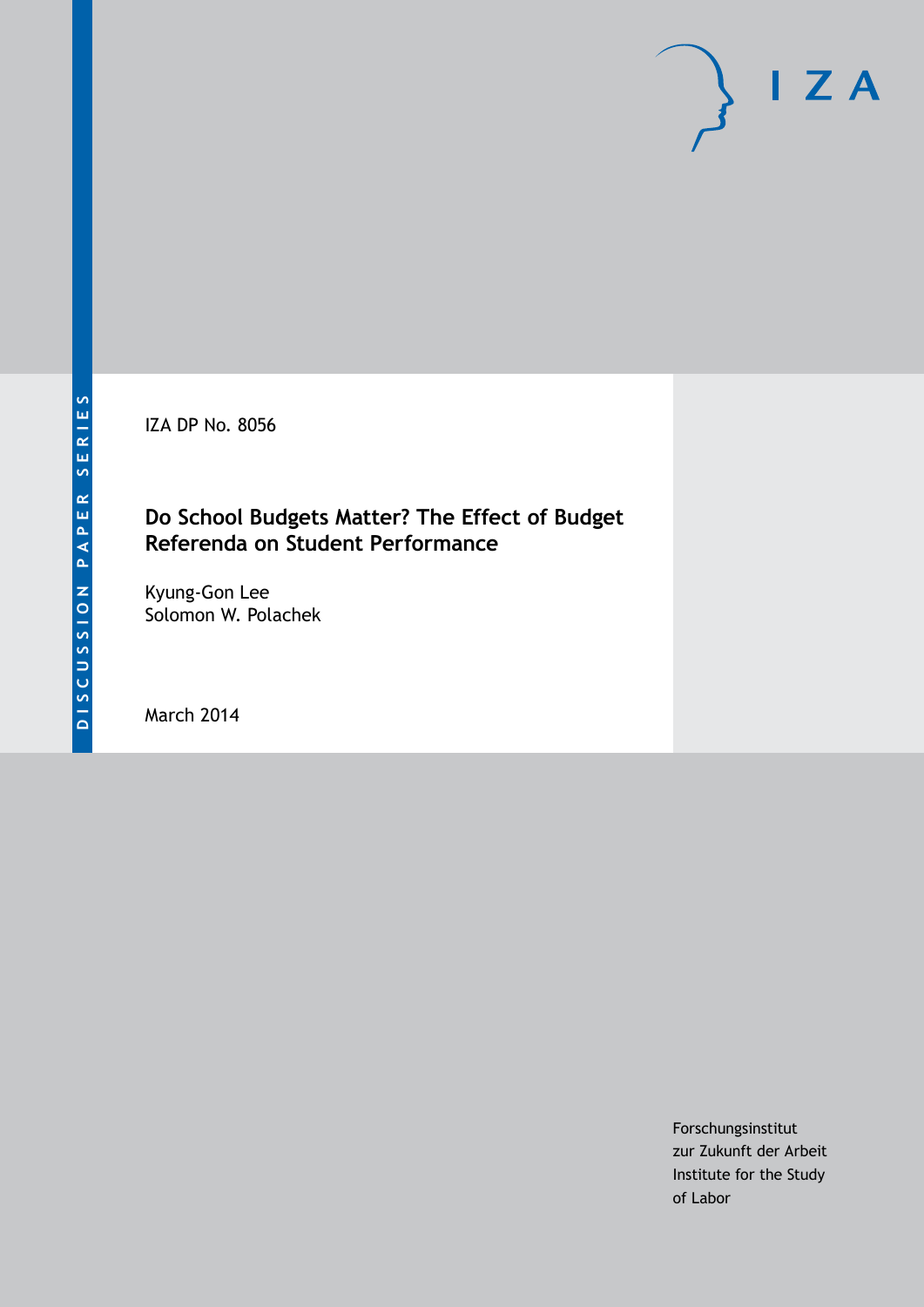# **Do School Budgets Matter? The Effect of Budget Referenda on Student Performance**

# **Kyung-Gon Lee**

*Korean Labor Institute and Sungshin Women's University*

## **Solomon W. Polachek**

*State University of New York at Binghamton and IZA*

Discussion Paper No. 8056 March 2014

IZA

P.O. Box 7240 53072 Bonn Germany

Phone: +49-228-3894-0 Fax: +49-228-3894-180 E-mail: [iza@iza.org](mailto:iza@iza.org)

Any opinions expressed here are those of the author(s) and not those of IZA. Research published in this series may include views on policy, but the institute itself takes no institutional policy positions. The IZA research network is committed to the IZA Guiding Principles of Research Integrity.

The Institute for the Study of Labor (IZA) in Bonn is a local and virtual international research center and a place of communication between science, politics and business. IZA is an independent nonprofit organization supported by Deutsche Post Foundation. The center is associated with the University of Bonn and offers a stimulating research environment through its international network, workshops and conferences, data service, project support, research visits and doctoral program. IZA engages in (i) original and internationally competitive research in all fields of labor economics, (ii) development of policy concepts, and (iii) dissemination of research results and concepts to the interested public.

<span id="page-1-0"></span>IZA Discussion Papers often represent preliminary work and are circulated to encourage discussion. Citation of such a paper should account for its provisional character. A revised version may be available directly from the author.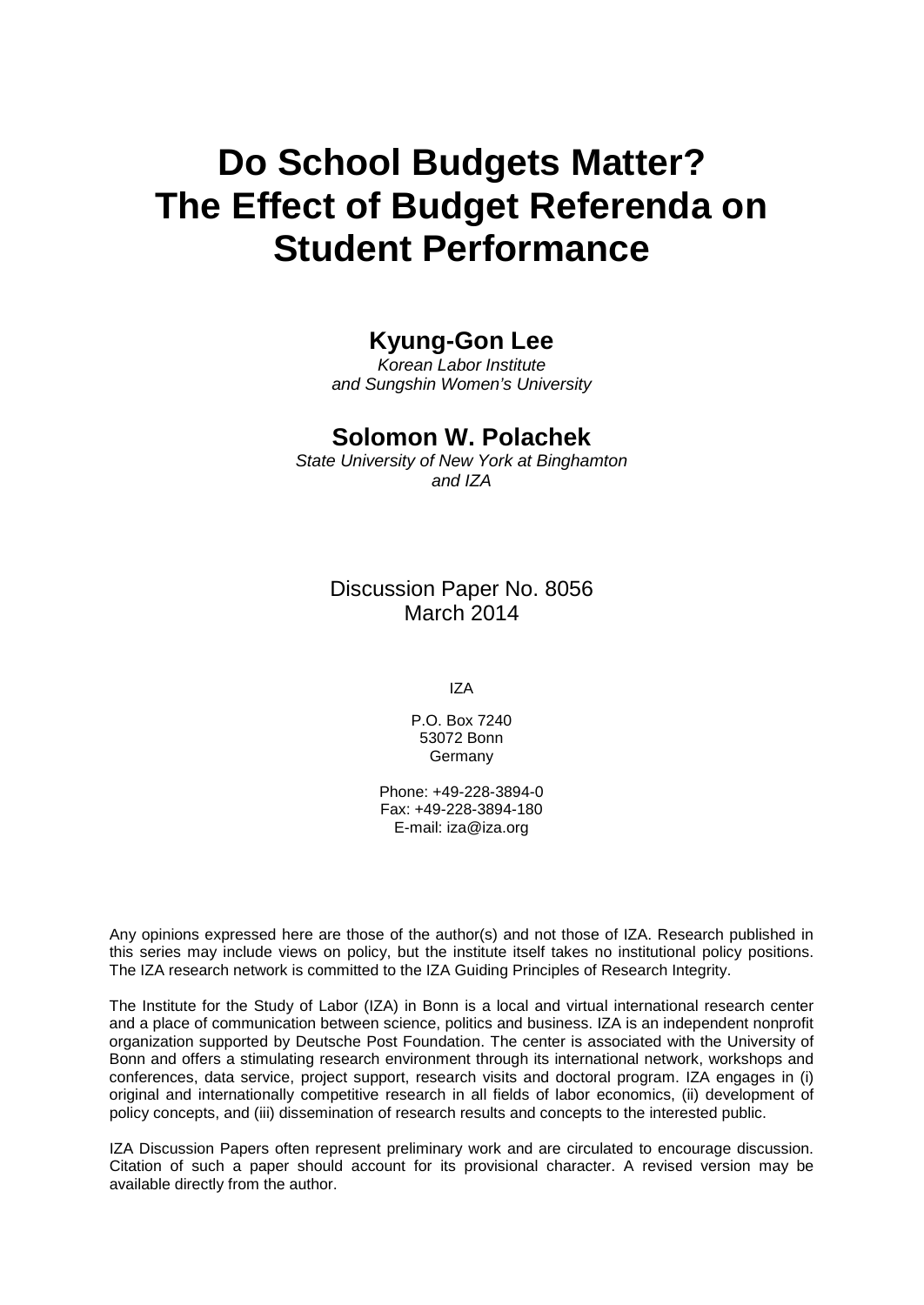IZA Discussion Paper No. 8056 March 2014

# **ABSTRACT**

# **Do School Budgets Matter? The Effect of Budget Referenda on Student Performance[\\*](#page-1-0)**

This paper analyzes how changes in school expenditures affect dropout rates and standardized test scores based on data from 465 school districts in New York during the 2003/04 to the 2008/09 school years. Past traditional regression approaches show inconsistent results of school expenditures because of an endogeneity problem. The regression discontinuity design used in this study isolates exogenous variation in school expenditures per pupil by comparing school districts where budget referenda passed and failed by narrow margins. The results indicate that increases in school expenditures reduce dropout rates but have limited effects on student test scores.

JEL Classification: I20, I21, I22

Keywords: educational expenditures, school budget referenda, school dropout rates, student performance

Corresponding author:

Solomon W. Polachek Department of Economics State University of New York at Binghamton Binghamton, NY 13902-6000 USA E-mail: [polachek@binghamton.edu](mailto:polachek@binghamton.edu)

The authors thank Carmen Carrion-Flores, Ronald Ehrenberg, Alfonso Flores-Lagunes, and David Slusky for valuable comments.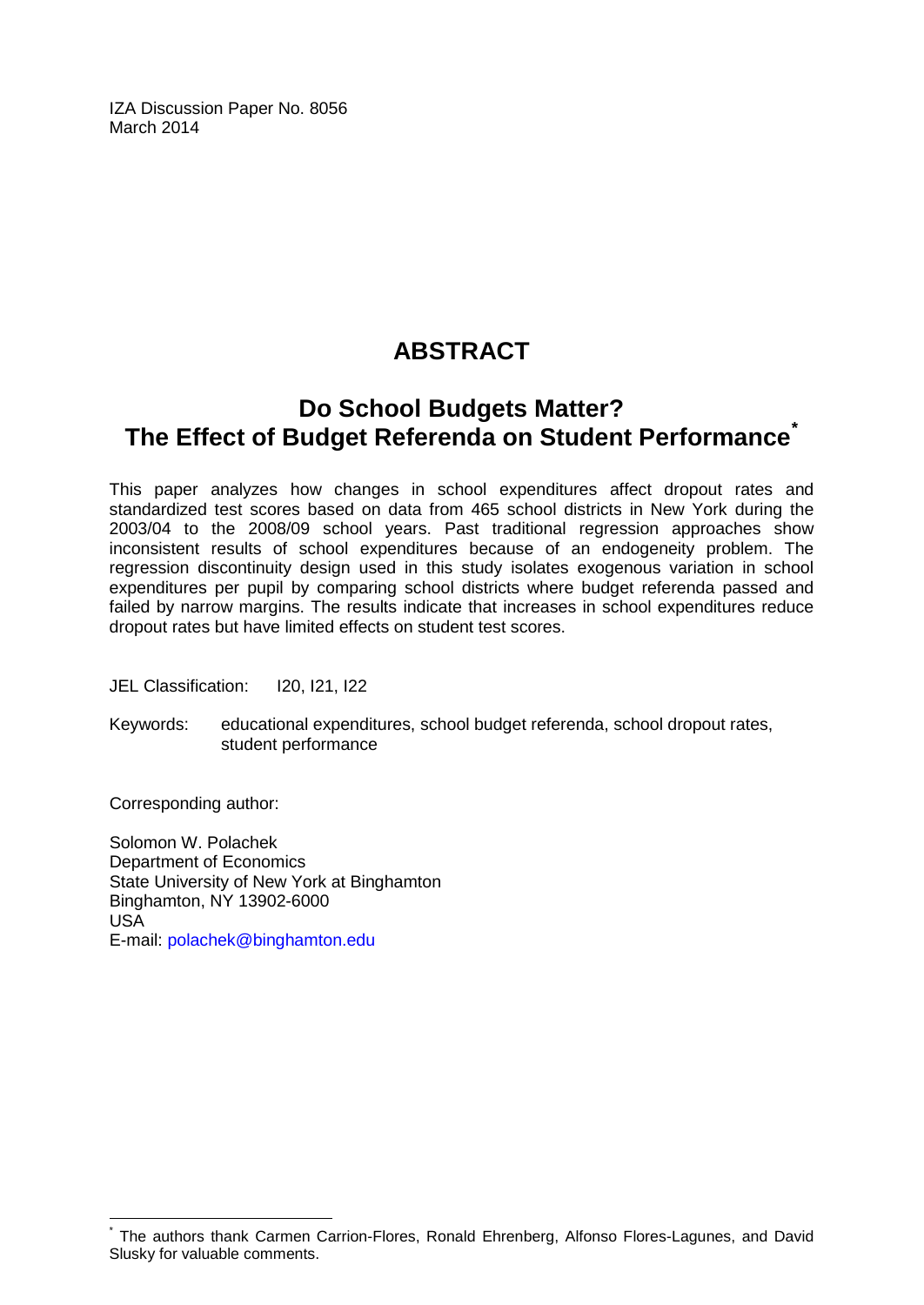## **1. Introduction**

The question of how school resources relate to school performance has remained a controversial issue for more than 45 years since the Coleman report was first published in 1966. One expects that greater school expenditures result in decreasing class size, hiring better teachers, and procuring other inputs to increase overall school quality, so that students achieve more academic success. However, in influential papers, Hanushek (1986, 1989, 1997) concluded that the studies he assembled did not provide evidence of a consistent relation between school expenditures and school performance. Hanushek (1986) utilized data from 33 different articles and books. These comprised a total of 147 pertinent studies, and focused on five school inputs.<sup>1</sup> Based on these, Hanushek classified school inputs and student/school performance relationships into one of four categories based on regression coefficient signs and statistical significant. He found a very low percent of studies yielded positive and significant effects.<sup>[2](#page-3-0)</sup> As a result of this research, a prevailing consensus emerged of no strong systematic relationship between school spending and school performance.<sup>[3](#page-3-1)</sup> However, a number of research papers have begun to challenge this conclusion.

These latter studies argue that school resources are actually positively associated with educational achievement. For example, Krueger (2003) criticizes Hanushek's research method as based on studies that contain numerous estimates from small subsamples of the same data, and which are tallied separately within each publication. When counting each publication as a single study, he finds that the effect of school resources on achievement to be more positive. Hedges et al. (1994a, b) implement a meta-analysis. They claim at least some consistent evidence of a positive relationship between educational spending and educational output. Krueger (1999) estimates the effect of class size on student achievement using the Tennessee Student/Teacher

<sup>&</sup>lt;sup>1</sup> The school inputs are per pupil expenditure, teach/pupil ratio, teacher education, teacher experience, and teacher salary.

<span id="page-3-0"></span> $2\degree$  For example, only 20 percent(13 of 65 studies) of the relation showed positive and statistically significant results in the case of pupil per expenditures and at most 8 percent (9 of 112 studies) were positive and significant in the case of teach/pupil ratio.

<span id="page-3-1"></span> $3$  It is worth mentioning that Hanushek does not argue that increasing school expenditures make no difference. He claims additional school spending does not make an *apparent* difference on average, and expenditure increases are likely to raise school/student performance only if they are related to performance incentives for schools and students (Hanushek (1989), Levin (1989)).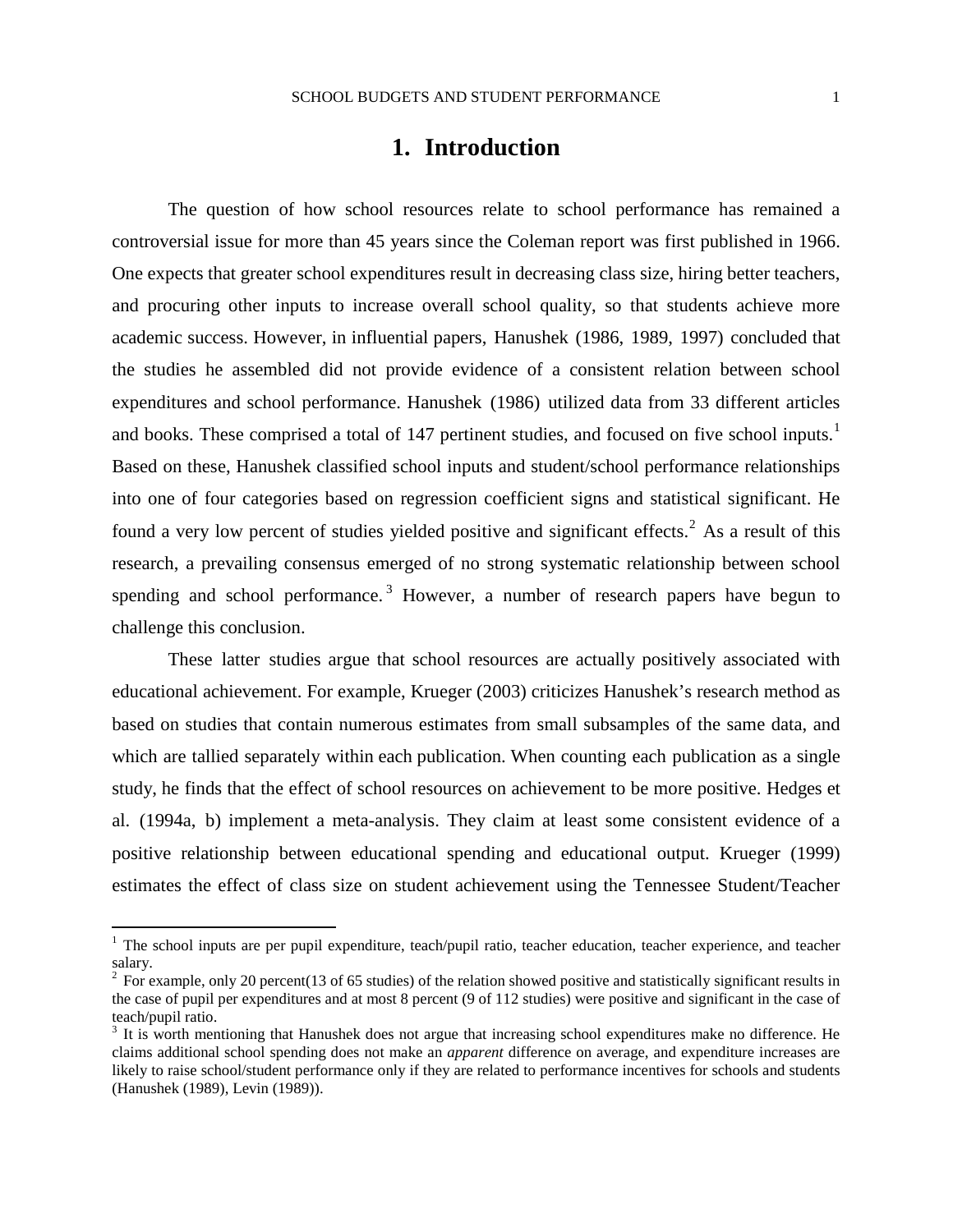Achievement Ratio experiment (Project STAR), which is the only large-scale randomized experiment on class size in the United States. He concludes that performance on standardized tests increases when students are in small classes. This finding implies that school resources are positively correlated with student achievement. Case & Deaton (1999) utilize South African data to estimate the effect of educational inputs. They exploit large variations in school resources across districts induced by apartheid. They find strong and significant effects of school resources on enrollment, educational achievement and test scores. However, the debate over the role of school resources in education still continues.<sup>[4](#page-3-0)</sup> This debate has important implications for education and economic policy. If increasing the quantity of school resources does not increase student achievement, education policy makers need to look at other policies to increase student performance instead of increasing school funding.<sup>[5](#page-4-0)</sup>

One of the main reasons for an ambiguity in the relationship between expenditures and performance is a potential endogeneity problem. School expenditures might be positively correlated with the wealth of parents, thereby raising student performance both through intergenerational human capital transfers as well as higher school quality. Researchers might likely find ambiguous relationships between school inputs and student achievement because it is difficult to discern the effects of school budgets from parental wealth. In short, well financed schools are in areas where families are richer, rather than being randomly assigned. Therefore, the endogeneity problem is an underlying factor in the empirical findings.

One way of overcoming the endogeneity problem is to find instruments for the potentially endogenous school resource variables. In this regard, a number of influential studies used an instrumental variable (IV) approach. For example, Angrist  $&$  Lavy (1999) use Maimonides' rule governing maximum class size in Israel to estimate a positive relationship between class size and test scores. They estimate the effect of class size on student achievement using instruments constructed from Maimonides' Rule of 40.<sup>[6](#page-4-1)</sup> They find that a reduction in predicted class size

<span id="page-4-0"></span><sup>&</sup>lt;sup>4</sup> See Krueger (2003) and Hanushek (2003).<br><sup>5</sup> For example, using a Herfindahl index to measure competition, Hoxby (2000a) finds that an increase in competition is related to a statistically significant increase in student achievement.

<span id="page-4-1"></span> $<sup>6</sup>$  Maimonides' Rule is named after a twelfth century Rabbinic scholar, who identified a correlation between class size</sup> and students' achievements. This rule states that a class size may rise to an upper limit of 40 students. Once the number is reached the limit, another teacher must be appointed. Therefore, the class size is cut in half when total number of student is 41, so there are now two classes: one with 20 students and one with 21 students. Based on this rule,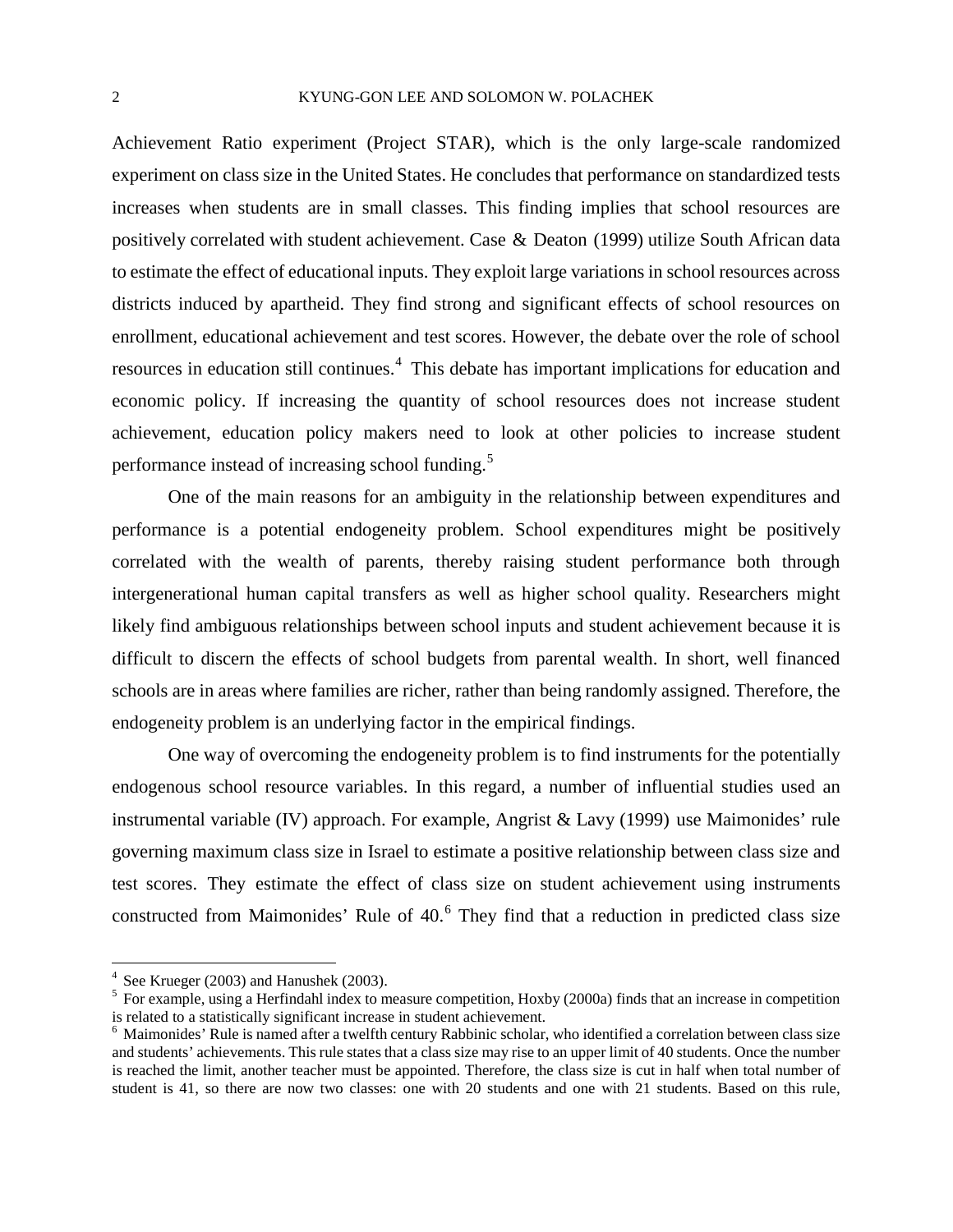increased students' test scores. However, not all studies which employ the IV approach find positive effects from school resources. Hoxby (2000b) uses natural changes in population and externally imposed class size limits to generate instrumental variables to exploit the discontinuous changes in class size. Her results show no effect of a reduction in class size on student achievement. One problem with the IV approach is to appropriately identify instruments which influence the endogenous variables, namely school expenditures and/or resources, but which are not correlated with school performance. Finding proper instruments is always a challenge. Thus, as will be explained, our study adopts a different approach, namely a regression discontinuity (RD) strategy .

Each state in the U.S. has its own mechanism for determining the level of school expenditures. New York sets the level of school funding by school district budget referenda.<sup>[7](#page-4-1)</sup> Each year, school boards propose a budget to be approved by voters in a school district referendum, usually in May. If a majority of the voters do not approve the proposed budget, the school boards have to decide whether to hold a second budget vote in June or adopt a contingency budget. The second budget proposal often adopts a revised budget which is usually a shrunken proposal. If the proposed budget is defeated twice, then the board must adopt a contingency budget. Under a contingency budget, the district may not increase spending by more than a specified percentage of current year spending.

Under the school budget referendum system, a vote defeating a budget usually causes a more austere school budget and hence diminished expenditures per student in comparison to the previous school year. This study exploits the discontinuity in the likelihood of school budget referenda around the 50 percent voting share. It compares expenditures per student for school districts which barely approve or barely fail budget referenda. Exploiting the discontinuity around the 50 percent voting share results in a regression discontinuity (RD) design that isolates the exogenous variation in school district expenditures. Since the defeat of a budget vote impacts the magnitude of school spending, school districts' budget referenda provide an unusually reliable source of exogenous variation for analyzing the effects of school budgets. As will be explained

 $\overline{a}$ 

<span id="page-5-0"></span>researchers can predict the class size when they know the total number of students in school (Angrist & Lavy (1999)).<br>
<sup>7</sup> More detailed information for the New York State school budget process is available in 'New York St Budget Process' at The New York State School Finance Reform Archive (http://finance.tc-library.org/Content.asp?uid=8356), and the following explanation for the budget process is largely based on this web-based article. Also see Ehrenberg et al. (2004).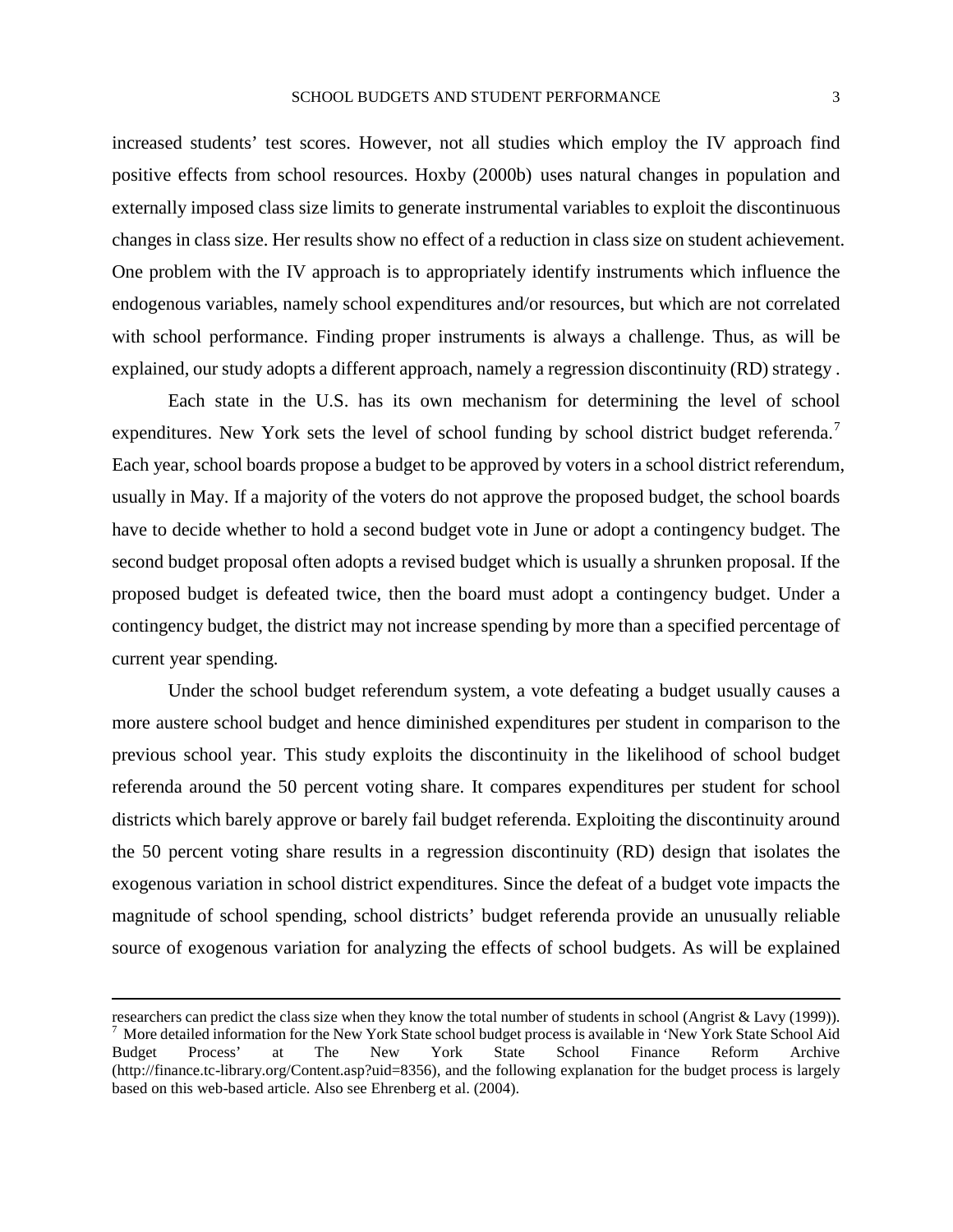later, we adopt a fuzzy regression discontinuity (FRD) design because there is some ambiguity: an initial loss can result in a second referendum, which could lead to higher school expenditures. Similarly, a win could result in greater expenditures, but with a lag.

Recently several studies used a regression discontinuity design to exploit the relationship between school resources and school achievement. For example, Ludwig & Miller (2007) use a discontinuity in Head Start funding across counties. The Office of Economic Opportunity provided technical grant-writing assistance for Head Start funding to the poorest 300 counties. This subsidy resulted 50-100 percent increase in Head Start funding between the poorest 300 counties and those counties just above the threshold. They find the increase in school funding is associated with 15 percent increase in the likelihood of attending some college. Cellini et al. (2010) study the effects of bond referenda to fund school facilities on school achievement and housing prices in California. They identify the effects of capital investment in new or renovated buildings by comparing school districts in which bond referenda passed or failed by narrow margins. They find only limited effects on school achievement by using a "dynamic" regression discontinuity design. Dee (2012) exploits discontinuous eligibility rules to estimate the effect of School Improvement Grants (SIG) on test-based performance of schools by using fuzzy regression discontinuity designs based on "lowest-achieving" and "lack of progress" thresholds. The U.S. Department of Education encouraged the persistently lowest-achieving public schools to implement school-reform models with substantial SIG in 2009. He finds the discontinuous likelihood of receiving SIG funds to cause significant improvements in school performance.

There are several different indicators of school district performance. They include test scores, dropout rates, transfer rates, and attrition rates for teachers. Among these indicators, this study uses student test scores and dropout rates at the high school level. Recent federal legislation, namely the No Child Left Behind (NCLB) Act of 2001, requires all states to report annual test results for students in order to measure adequate yearly progress. The NCLB also requires states to incorporate dropout and graduation rates into annual report cards. Because of the NCLB, the data for dropout rates and testing results are systematically managed and easily available.

First, we provide evidence that school expenditures per student typically increase following the approval of a proposed budget. Second, we show that increases in school expenditures decrease high school dropout rates. Third, we show the effects on student achievement are imprecise.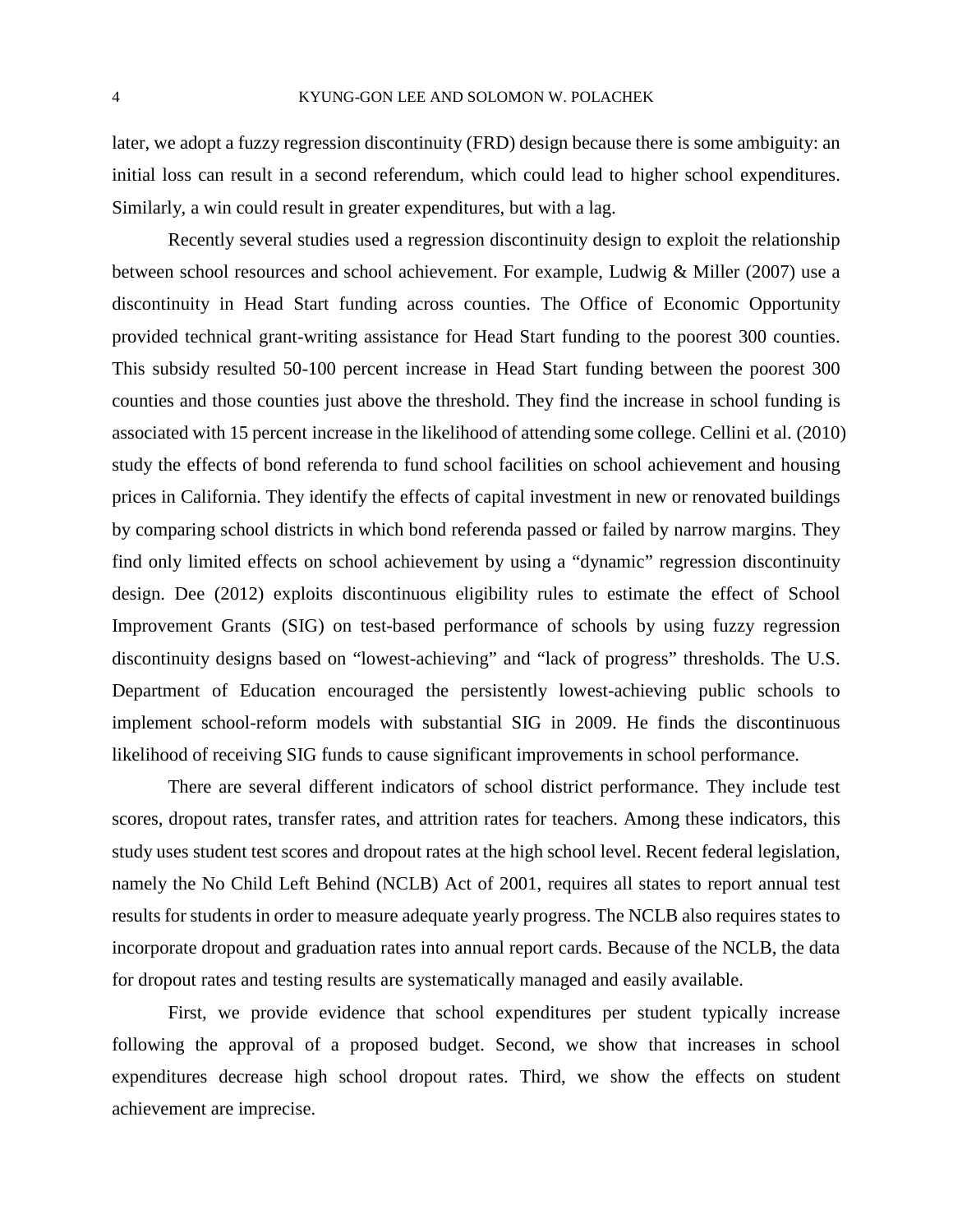This paper is organized as follows. Section 2 introduces the empirical strategy used in this study. Section 3 describes the data. Section 4 presents estimates, and Section 5 provides a conclusion.

## **2. Estimation Method**

In this section we describe how the regression discontinuity (RD) strategy can be used to understand the relationship between school expenditures and school performance. The regression discontinuity (RD) approach is an evaluation technique designed as an alternative to the randomized experiment for evaluating social programs (van der Klaauw (2002)). In the case of experimental data the randomized assignment makes it possible to compare observations in a treatment group to those in a control group. Unlike experimental data, assignment in the RD design is not always random, and observations in the treatment group are different from those in the control group. However, if there is specific knowledge about the assignment rule and how observations are selected into the treatment group, the data from the RD design can serve as an alternative to those of a randomized experiment.

One such situation occurs where assignment is based on a selection cutoff point. In this situation the probability of getting assigned to the treatment group is a function of just achieving the cutoff point. For example, Thistlethwaite & Campbell (1960), who first introduced the RD design, analyze the impact of student scholarships on career aspirations. They exploit the fact that the awards are made only when the students test scores exceed a cutoff score. They assume that students who score just *below* the cutoff score represent a valid control comparison group for those who score just *above* the score. Assignment near the cutoff point can be considered to be random because cognitive ability is similar for both groups of students within a small range of scores.

The existing literature stresses a distinction between two types of regression discontinuity design: the sharp RD design and the fuzzy RD design. $8\,$  $8\,$  In the sharp RD design all subjects receive their assigned treatment or control condition on the basis of an observed continuous assignment

<span id="page-7-0"></span> $8$  One should consider a dynamic regression discontinuity design (Cellini et al., 2010) for multiple treatments occurring with nontrivial and unknown lags.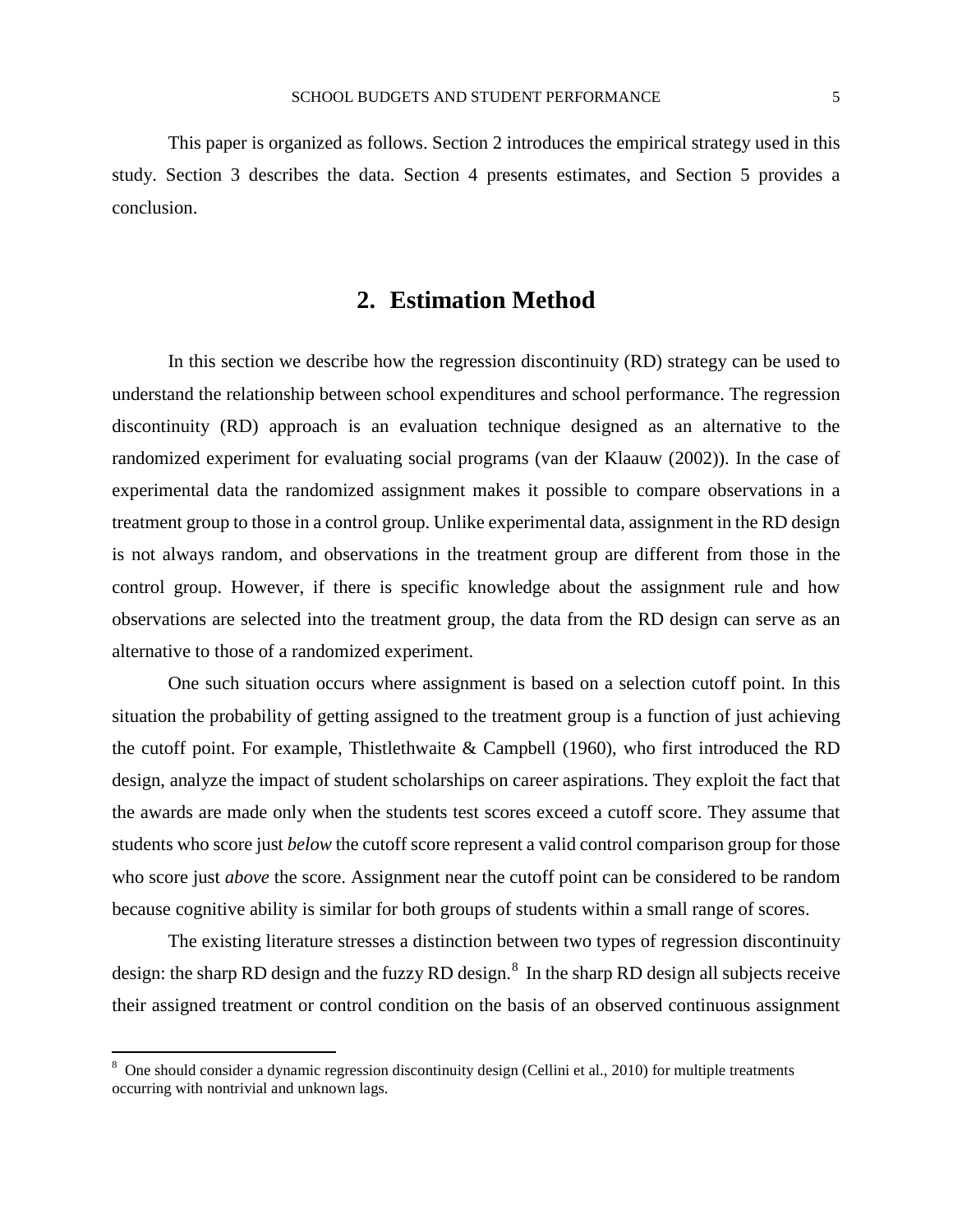variable. On the other hand, in the fuzzy RD design only some subjects receive the treatment even though they pass the cutoff. As such, in sharp RD, treatment occurs through a known deterministic rule. In fuzzy RD, treatment depends on the selection variable in a stochastic framework (Lee  $\&$ Lemieux (2010)).

Consider an equation characterizing the causal relationship between receiving a treatment, *Ti* and outcome *Yi* :

$$
Y_i = \beta_0 + \beta_1 T_i + u_i. \tag{1}
$$

When assignment to treatment is nonrandom, the estimation of  $\beta_1$  has a selection bias because  $E[u_i | T_i] \neq 0$ . This endogeneity of  $T_i$  leads to an inconsistent OLS estimate of  $\beta_1$ . This case is very common in empirical studies.

In the case of the RD design, there is a known treatment assignment mechanism and this mechanism depends on the value of an observed continuous variable,  $v_i$ . In this case, the probability of receiving treatment is a discontinuous function of  $v_i$  at the cutoff point,  $v_c$ :  $T_i = 1[v_i \ge v_c]$ . Because  $v_i$  is the only systematic determinant of treatment  $T_i$ ,  $v_i$  can capture any correlation between  $T_i$  and  $u_i$ . Therefore, a dependency problem between  $T_i$  and  $u_i$  can be solved by specifying and including the conditional mean function  $E [ u_i | T_i, v_u ]$ .

Here Eq (1) can be rewritten as

$$
Y_i = \beta_0 + \beta_1 T_i + f(v_i) + \varepsilon_i,
$$
\n(2)

where  $\varepsilon_i = Y_i - E[Y_i | T_i, v_i]$ . If  $f(v_i)$  is correctly specified, the regression will consistently estimate  $\beta_1$ , which implies that correct specification of  $f(v_i)$  is crucial (van der Klaauw (2002)). When  $f(v_i)$  is linear  $\beta_1$  is estimated by the distance between two linear parallel regression lines at the cutoff point,  $v_c$ , and the interaction between  $f(v_i)$  and  $T_i$  measures the distance between two linear regression lines which have different slopes at the cutoff point.

In the fuzzy RD design, assignment depends on  $v_i$  in a stochastic manner, but the propensity score function  $P(T_i | v_i)$  is known and the function jumps at the cutoff point,  $v_c$ . Therefore, the treatment effect,  $\beta_1$  is identified by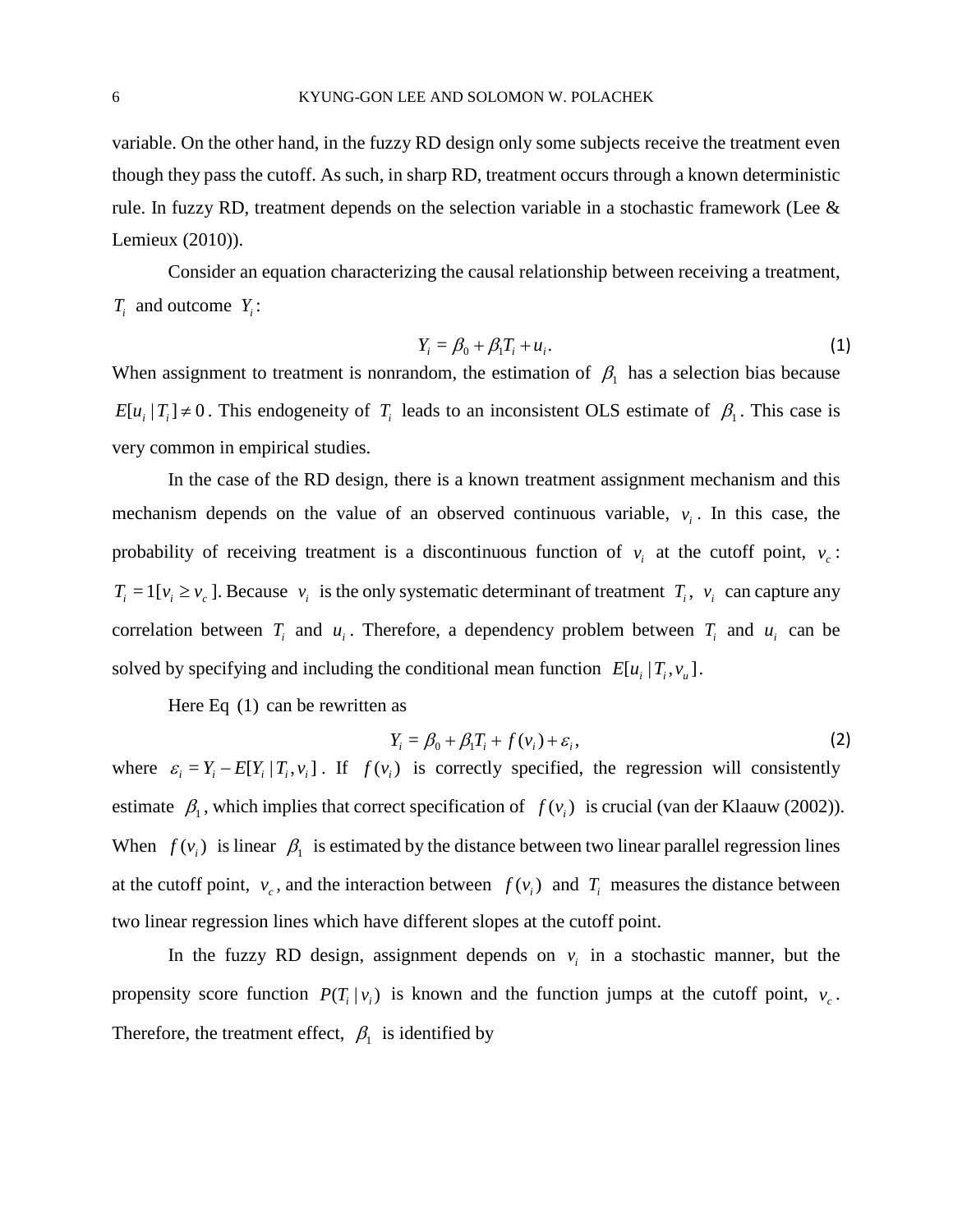$$
\tau_{FRD} = \frac{\lim_{v \to v_c} E[Y \mid v = v_c] - \lim_{v \to v_c} E[Y \mid v = v_c]}{\lim_{v \to v_c} E[T \mid v = v_c] - \lim_{v \to v_c} E[T \mid v = v_c]},
$$
\n(3)

where the denominator  $\lim_{v \downarrow v_c} E[T \mid v = v_c] - \lim_{v \uparrow v_c} E[T \mid v = v_c] \neq 0$  because of the known discontinuity of  $v_i$  at  $v_c$ . In the sharp RD design this denominator,  $\lim_{v\downarrow v_c} E[T|v = v_c] - \lim_{v\uparrow v_c} E[T|v = v_c]$ , becomes one because all individuals get treatment when passing the threshold (Imbens & Lemieux (2008)).

As long as the order of polynomials in the running variable and the data window, which is the size of the data, are identical for the first stage and the second stage, estimation of  $\tau_{FRD}$  in Eq (3) is equivalent to a traditional instrumental variable approach. The first and second stage equations are:

$$
E[T_i | v_i] = f(v_i) + \gamma_0 I[v_i \ge v_c]
$$
\n
$$
(4)
$$

and

$$
Y_i = \beta_0 + \beta_1 E[T_i | v_i] + g(v_i) + u_i,
$$
\n(5)

where  $u_i = Y_i - E[Y_i | v_i]$  and  $\tau_{FRD}$  is known as a local Wald estimate (Hahn et al. (2001)).

In Section 4, we employ Eq (4) and Eq (5) to estimate the effect of expenditures on dropout rates and test scores for high school exit exams. As already mentioned, this is because school budget referenda do not always lead to a definitive result regarding the treatment. A loss can result in a new vote which could lead to an increase in school expenditures. Therefore, the results of budget referenda are able to explain some part of the variation in the change of school expenditures so that this property can be used to estimate the relationship between school districts expenditures and its performance.

Consider the model below to estimate the effects of school budget referenda on such school district performance as dropout rates and test scores:

$$
Y_i = \beta_0 + \beta_1 \% \Delta Expenditure_i + f(v_i) + \beta_2 X_i + \varepsilon_i
$$
 (6)

and

$$
\% \Delta Expenditure_i = \alpha_0 + \alpha_1 WIN_i + f(v_i) + \alpha_2 X_i + \eta_i,\tag{7}
$$

where the  $f(v_i)$  is an unknown smooth function of the voting results for school district *i*,  $X_i$ stands for the school districts' characteristics,  $v_i$  is voting share, and  $WIN_i = I \cdot [v_i > 50]$  is a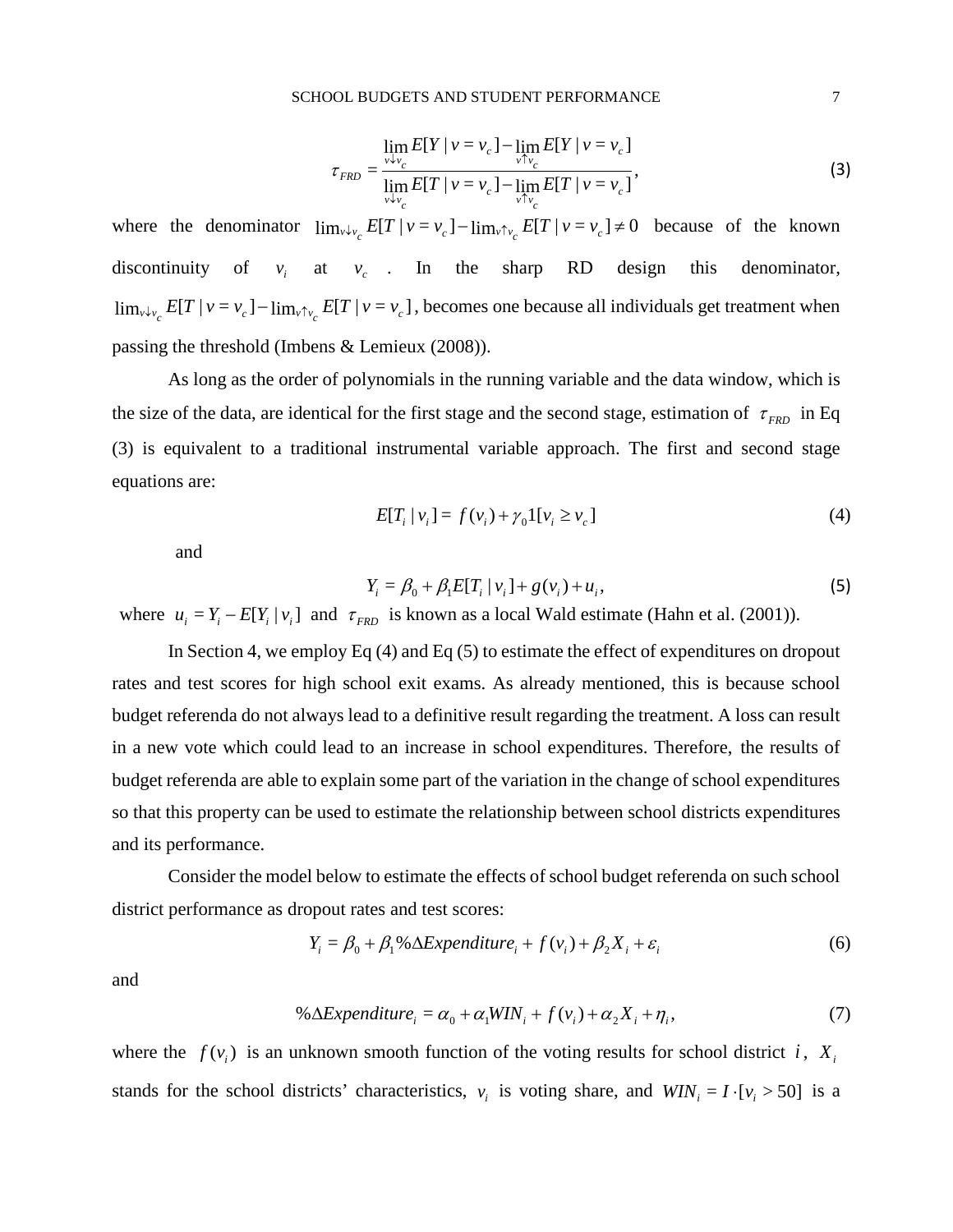dummy variable which is one if the school budget referendum is passed and otherwise zero. The dummy variable *WIN<sub>i</sub>* is used as an instrument for the endogenous variable *Expenditure*<sub>i</sub> because the *WIN<sub>i</sub>* is assumed to be fully randomly assigned around 50 percent voting share. The  $\beta_1$  expenditure coefficient, which is an estimate of the discontinuity in  $Y_i$  at the 50 percent threshold, measures the causal effects of a budget vote win/lose on performance of school districts. The expenditure coefficient  $\beta_1$  is the parameter of primary interest.

Correct specification of function  $f(v_i)$  is required to obtain consistent estimation of  $\beta$ and  $\alpha$ . As long as  $f(v_i)$  is continuous in a neighborhood of the cutoff, it is possible to estimate the above equation, even with a flexible functional form for  $f(v_i)$  such as a  $p^{\text{th}}$ -order polynomial. Interaction terms between the change of school expenditures (treatment assignment) and the voting share (assignment variable) can be included to allow for different trend functions or shapes on each side of the cutoff. As such, Eq (6) can be written as

$$
Y_{i} = \beta_{0} + \tau \Delta Exp + \beta_{01} (v_{i} - v_{c}) + \beta_{02} (v_{i} - v_{c})^{2} + ... + \beta_{0p} (v_{i} - v_{c})^{p}
$$
  
+  $\beta_{1} \Delta Exp (v_{i} - v_{c}) + \beta_{2} \Delta Exp (v_{i} - v_{c})^{2} + ... + \beta_{p} \Delta Exp (v_{i} - v_{c})^{p} + \eta_{i}$  (8)

where centering  $v_i$  at the 50% voting share  $v_c$  is a normalization which ensures that the treatment effect at  $v_i = v_c$  is the coefficient on  $\Delta Exp$  in a regression model with interaction terms. Common practice employs up to 4th order polynomial terms, but sometimes the Akaike information criterion (AIC) is used for model selection. Similarly, these polynomials are interacted with the  $WIN_i$  dummy variable in Eq (7) which allows for different slopes and shapes on either side of the cutoff point.

This OLS approach with polynomials is a particularly simple way of allowing a flexible functional form in the *X* s. However, a drawback to this approach is that the global estimates of the regression function use data far from the cutoff. Recent studies introduce local linear regression as an alternative approach. But having chosen to use a local linear regression, the correct bandwidth and kernel function is key to identifying the treatment effect.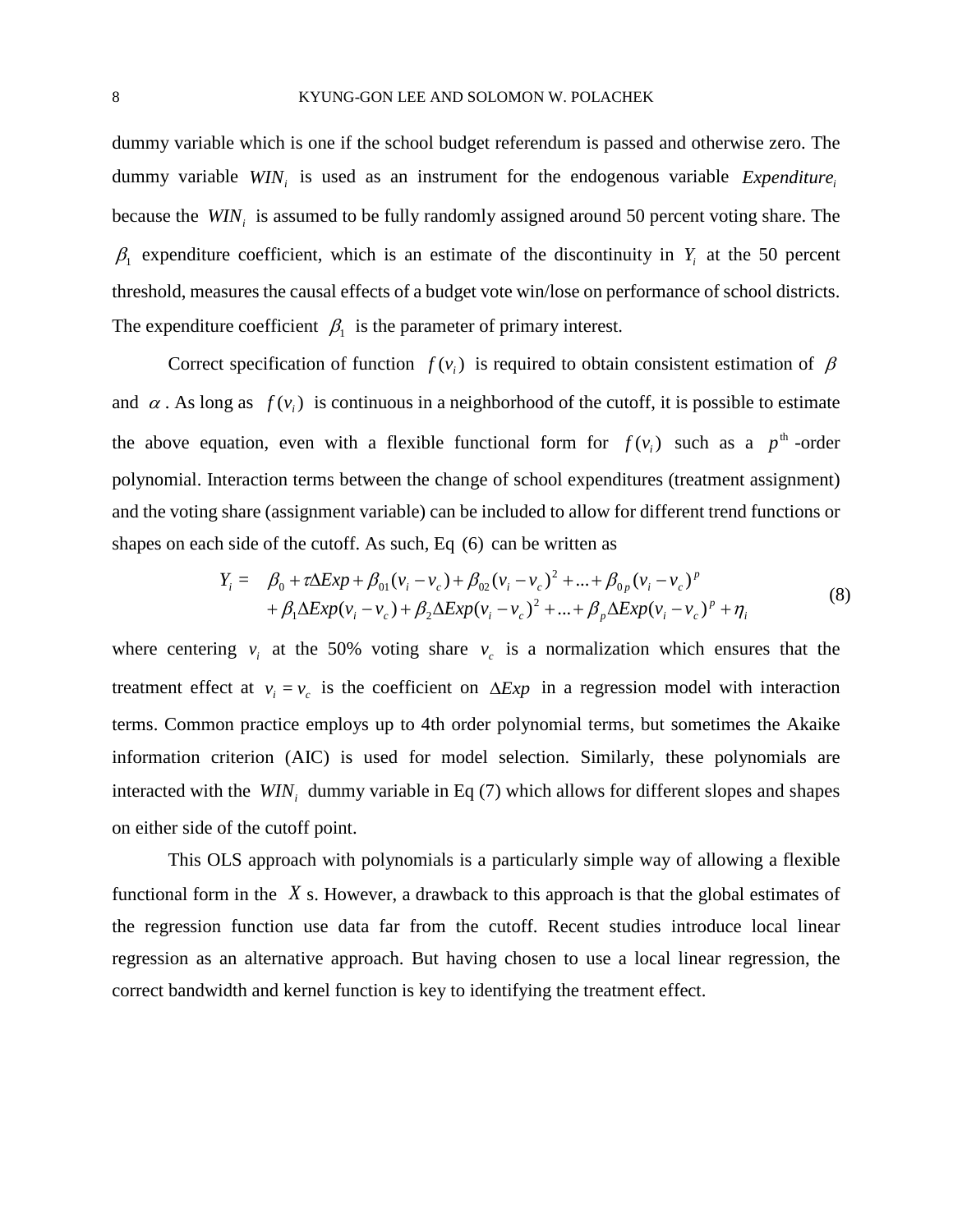## **3. The Data Set**

#### **3.1. New York State School Budget Referenda**

Each spring, voters in the local school districts within the state vote on a budget that has been proposed by the local school district's board of education. If a budget is voted down, a school board of education has two choices: put a reduced spending budget proposal up for a second vote which is held in June; or go directly to a contingency budget. If the budget proposal fails on the second vote, the school district has to adopt a contingency budget. The contingency budget restricts the school district's spending in the next year to exceed no more than 120 percent of the Consumer Price Index or 4 percent, whichever is lower.<sup>[9](#page-7-0)</sup> Under this contingency budget, district officials usually cut some spending on administrative costs, on student supplies, on non-emergency building renovations and/or repairs, and on free community use of school facilities. Even though failing a budget referendum does not cause a significant reduction in spending because of other funding sources and reserved money left over from last year, the limited spending which is restricted in one year makes it difficult to increase the budget in the following year. The top panel in Table 1 presents the average vote share and the number of school districts for the 2003 to 2008 period in New York State that held budget votes. On average, 62 percent of voters adopt their school district budgets proposal. The percentage of school districts in which voters adopted proposed budgets fluctuated over time ranging from lows of 59.7 percent in 2004 to highs of 65.0 percent in 2007.

### **3.2. Dropout Rates**

Dropout rates indicate the percentage of students who quit school before completing high school in a given year. Contrary to public belief, high school dropout rates in the United States have increased in recent years. For example, Swanson (2004) reports that average public high school graduation rates are between 68 and 71 percent, but that this figure is only about 50 percent

<span id="page-11-0"></span><sup>&</sup>lt;sup>9</sup> The New York State School Finance Reform Archive provides a comprehensive description which is available at http://finance.tc-library.org/.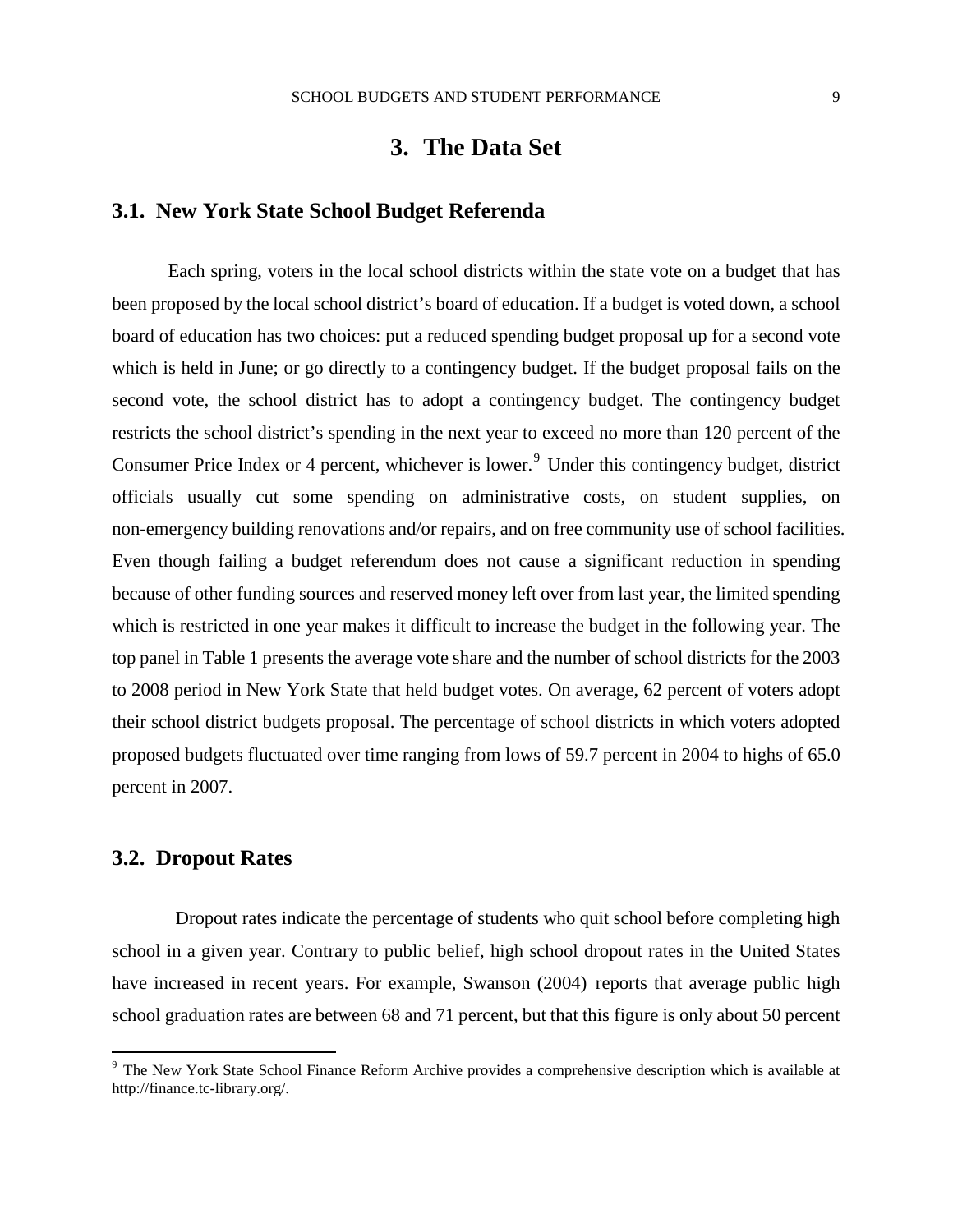in 2001 for black and Hispanic groups. This trend seems to be surprising and disturbing because the real wages of high school dropouts have declined since the early 1970s, in contrast to the wages of skilled workers, which have risen sharply (Heckman & LaFontaine (2010)). We measure these dropout rates at the school district level from the New York State Education Department and the National Center for Educational Statistics (NCES) using 2003/2004 to 2008/2009 school year data. Table 1 reports the descriptive statistics for the sample. NCES provides dropout rates only for high school students.

The NCES data on which this study is based is conducted by the U.S. Department of Education. Because the NCES only includes information about public schools and school districts, it cannot be used for the graduation or dropout rates in the private schools. In addition, some states and school districts under report because the state accountability system contains significant incentives for school officers to report as transfers students whose status is unclear, rather than to report them as dropouts.[10](#page-11-0) Despite these drawbacks, the dropout rates from the NCES are most widely used measure of high school dropout rates (Heckman & LaFontaine  $(2010)$ ).<sup>[11](#page-12-0)</sup>

### **3.3. Test Exams**

Test scores provide a direct measure of student learning, which is one of the most important school outputs. This study uses two standardized exams: Regents Examinations (or high school exit exams) and proficiency tests administered at the elementary/middle school level. One advantage of using these test scores is that there is no issue of sample selection bias because all students must take these tests.

From the late 1990s, the public high-school students in New York have to pass the five Regents Examinations to receive a high-school Regent Diploma. When students do not pass all these exams by the end of twelfth grade, but finish their coursework, they receive a local diploma

<span id="page-12-1"></span><sup>&</sup>lt;sup>10</sup> According to the No Child Left Behind Act (NCLB), states, school districts and schools are required to report performance measures for their overall student population. The reported performance measures include standardized test scores, dropout rates and graduation rates.

<span id="page-12-0"></span> $11$  Another alternative method for calculating dropout rates is using enrollment counts. But in this case there are numerous inconsistencies because student mobility cannot be fully controlled.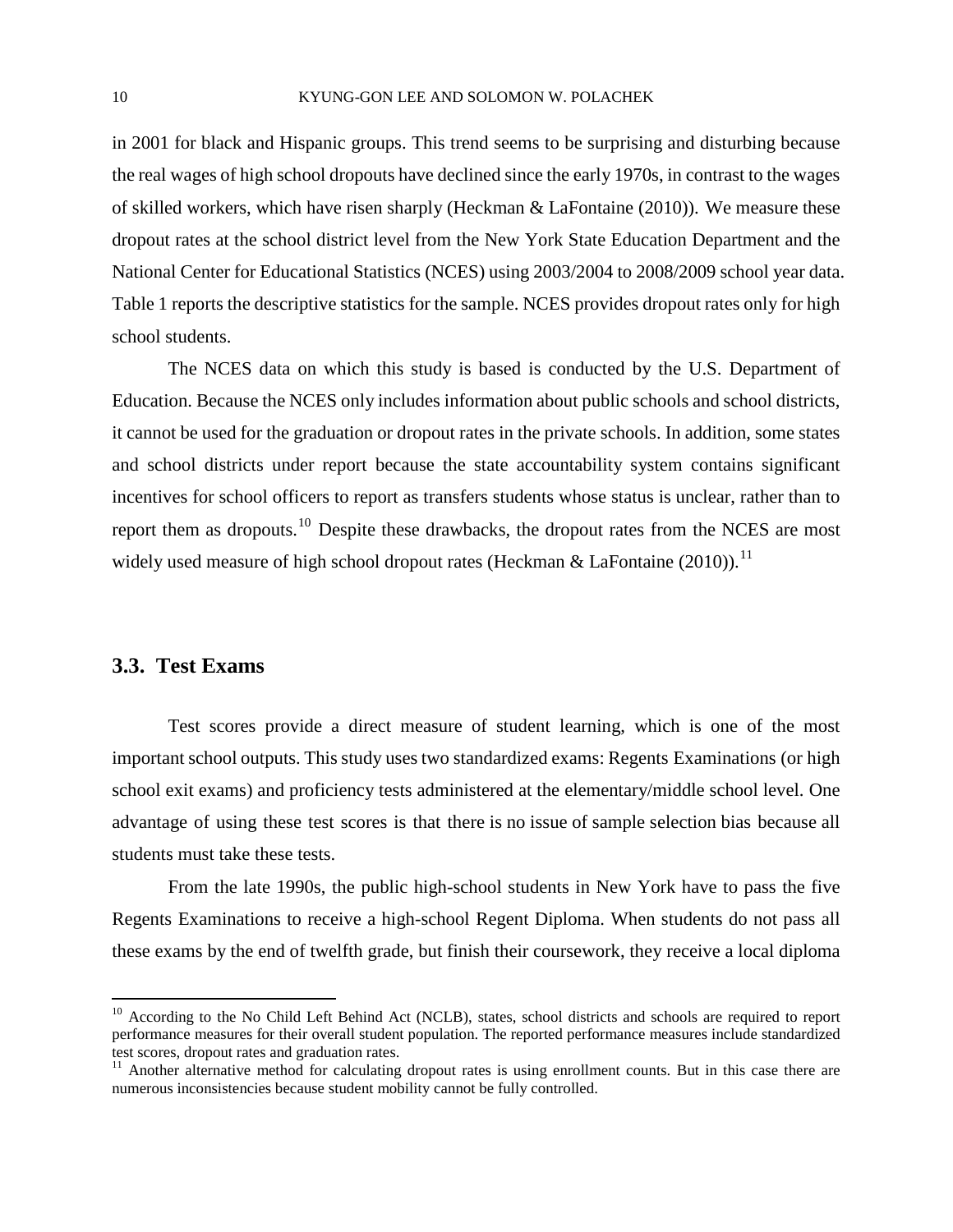or a certificate of attendance instead. For example, the cohort entered  $9<sup>th</sup>$  grade in the fall of 2002-2004 school year needs scale scores of at least 65 on five Regents Examinations to earn Regent Diploma. If they had scores of at least 55 in five subjects, they received a local diploma (NYSED 2010). Since the early 2000s, the requirement for the high-school diploma has been so more rigorous that the option of receiving a local diploma has been eliminated for the students who enter the  $9<sup>th</sup>$  grade in the fall of 2008. The five Regent Examination subjects are English, Mathematics, Science, U.S. History and Government, Global History and Geography.

The data from the New York State Education Department include recodes of proficiency test scores on English Language Arts (ELA) and Mathematics Assessment in grades 3-8 from the 2005/06 school year. The Education Department provides the percentage of students for each proficiency level as well as the average scores.

Even though high school exit exams provide five subjects, we utilize test scores only for Mathematics and English from the New York Chapter 655 Report for comparability since these are the subjects of the Proficiency test for elementary and middle school students. This study also includes the female labor-force participation (FLP) rate, the poverty rate and the median family income in school districts from the 2000 Census. Real minimum wage rates and county level unemployment rates are also included as proxy variables for local labor market conditions.

## **4. Estimation Results**

This section is organized as follows: the first subsection estimates the effect of budget referenda on the change of school expenditures per student. Based on this result, the next two subsections report the estimation results for the effect of school expenditures on dropout rates and exit exam scores. Finally, the third subsection analyzes the effect of budget referenda on test scores using local linear regression.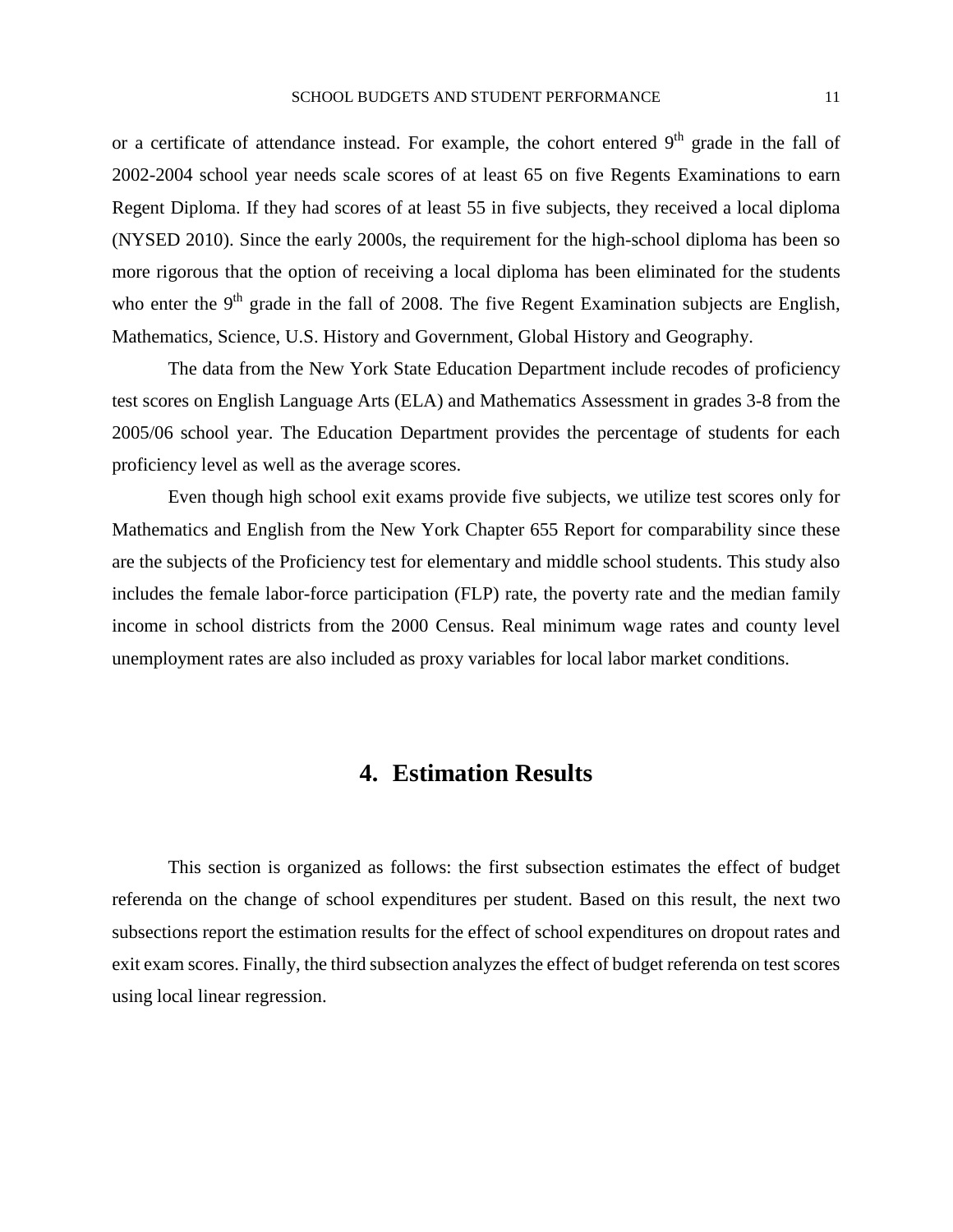## **4.1. School Budget Referenda and School Expenditures**

The key identifying assumption underlying the discontinuity-based approach is that school districts cannot control voting results around the 50 percent voting share. Figure 1 shows a histogram of the vote shares for school budget and there is no evidence of discontinuity around 50 percent voting share. Discontinuous changes in density at the threshold would violate the RD assumption because a jump around this threshold implies possible voter control over the assignment variable, in which case observations on either side may not be comparable (Lee & Lemieux (2010)).

McCrary (2008) proposed a formal test for checking the density of a certain assignment variable,  $r$ , around the discontinuity. If the density of  $r$  for each individual is continuous, then the marginal density of *r* around the cutoff point, *c* , should be continuous, as well. He suggested that the discontinuity at the threshold be estimated by the log difference in height at the intercept:

$$
\theta = \ln \lim_{r \downarrow c} f(r) - \ln \lim_{r \uparrow c} f(r),\tag{9}
$$

where  $\lim_{r \to c} f(r)$  and  $\lim_{r \to c} f(r)$  are estimated values for the density just above and just below the cutoff *c*. Once the  $\hat{\theta}$  and its standard error  $\hat{\sigma}_{\theta}$  are estimated, a formal t-test can be used for the null hypothesis  $H_0$ :  $\theta = 0$ , which implies no statistical discontinuity at the cutoff point. We follow McCrary's (2008) procedure to estimate  $\hat{\theta} = 0.1204$  and  $\hat{\sigma}_e = 0.1324$ , yielding a t-value of 0.9094. Thus, we do not reject McCrary's t-test of the null hypothesis of continuity

Table 2 presents the estimated results of Eq (7) and reports estimates of the change in expenditure per student when winning the budget referendum. Column (1)'s estimates are based on models that specify  $f(v_i)$  as linear. Column (2)'s estimates maintain linearity, but include interaction terms, which allows for different slopes on either side of the 50 percent voting share. Columns (4) and (5) are based on more flexible specifications of the vote share with interaction terms. The dataset contains data on 465 school districts that come from 57 counties. It is possible that the educational outcomes within each county may not be independent, but would be independent between counties. In this case, this could lead to residuals that are not independent within counties. To account for the correlation in the residuals, the clustered standard errors are estimated based on the counties. The number of the clusters is 57, and this is large enough to use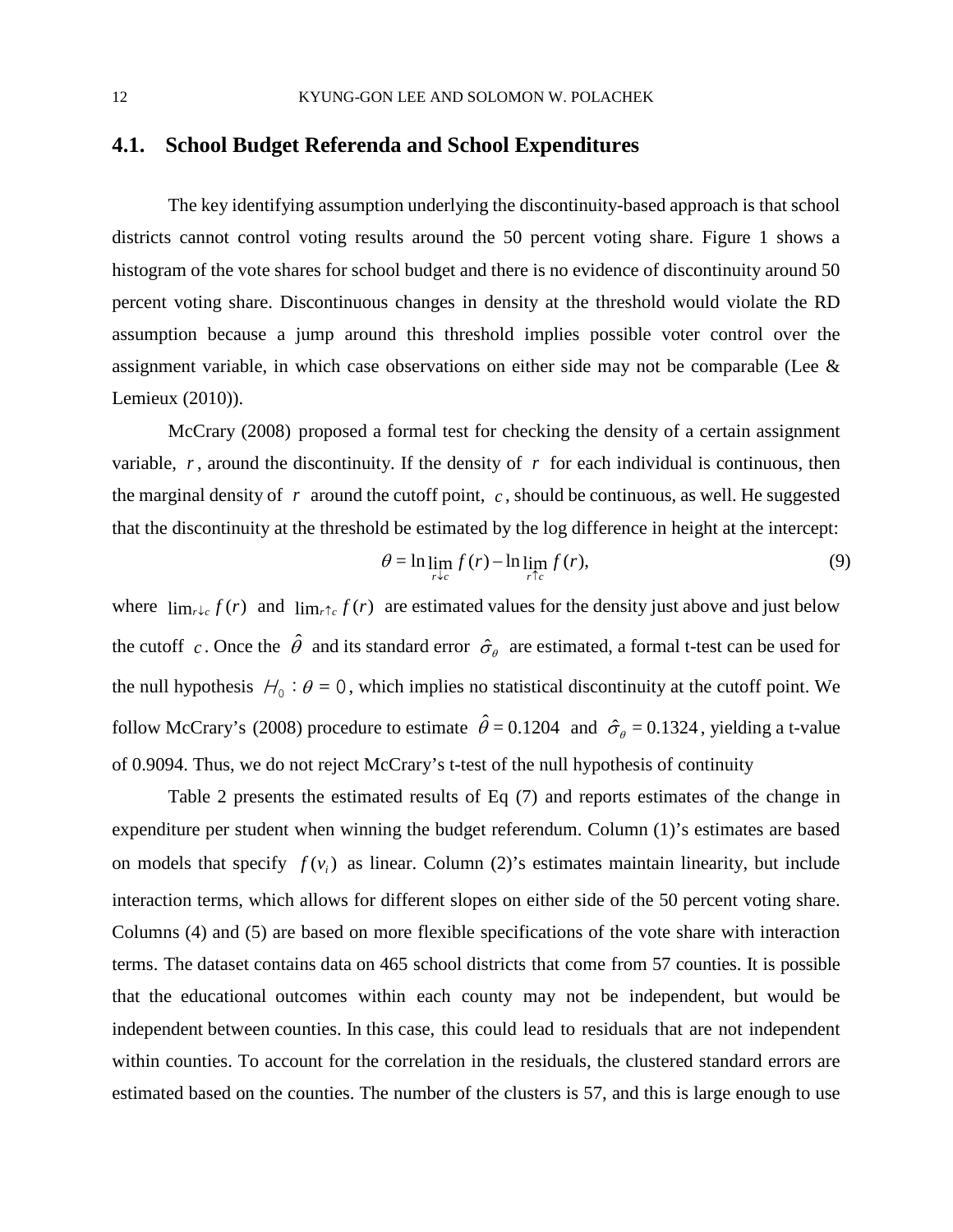the clustered standard errors because it exceeds 40 (Angrist & Pishke, 2009).

Figure 2 shows the nonparametric spline smoothed estimates together with estimates of Eq (7) in which  $f(v_i)$  is specified to be a continuous piecewise cubic function. These corresponding parameter estimates are presented in Table 2. Each point in the panel depicts the average school expenditures per student in 0.5 percent bins defined by the vote share relative to the threshold.

Figure 2 as well as the estimated discontinuity represented by the  $\alpha_1$  coefficients in Table 2 show the importance of budget vote results. The distance from the lower fitted point on the left side to the upper point on the right side around the threshold measures the  $\alpha_1$  coefficient. Obviously there is a jump around threshold, which implies that barely winning school districts have higher increased rates by 2 or 3 percent than barely defeated school districts. It is worth mentioning that the  $\alpha_1$  distance coefficient depends on the functional form of  $f(v_i)$ . A cubic functional form is used to draw the fitted line in Figure 2, and it is clear that the distance will change according to other functional forms. The alternative distances are reported in the other columns in Table 2.

A special econometric issue is raised when some F-statistics in Table 2 yield low values. The OLS estimator is not only consistent, but also unbiased. However, the 2SLS estimator is consistent, but biased. Therefore, with a small sample, 2SLS estimates can differ systematically from the causal effect of interest. The 2SLS estimator is biased toward the probability limit of the corresponding OLS estimate especially when the instruments are weakly correlated with endogenous regressors and when there are too many overindentifying restrictions (Bound et al. (1995)). The source of the bias in 2SLS estimates is the randomness in estimates of the first stage predicted values, and this randomness causes the correlation between the first stage predicted values and the second stage error term. When the instruments are weak, the F-statistic becomes smaller as the number of instruments increases. In practice, and as a rule of thumb, researchers should pay attention to the weak instrument problem when the F-statistic is below roughly 10 in the first stage. $12$ 

<span id="page-15-0"></span><sup>&</sup>lt;sup>12</sup> Angrist & Pischke (2009) suggest that the limited information maximum likelihood (LIML) estimator can be used as an alternative because LIML is approximately median-unbiased for overidentified models. If the estimated results are similar when comparing overidentified 2SLS estimates with LIML, the 2SLS estimates are reliable because LIML is less precise than 2SLS, but it is less biased than 2SLS.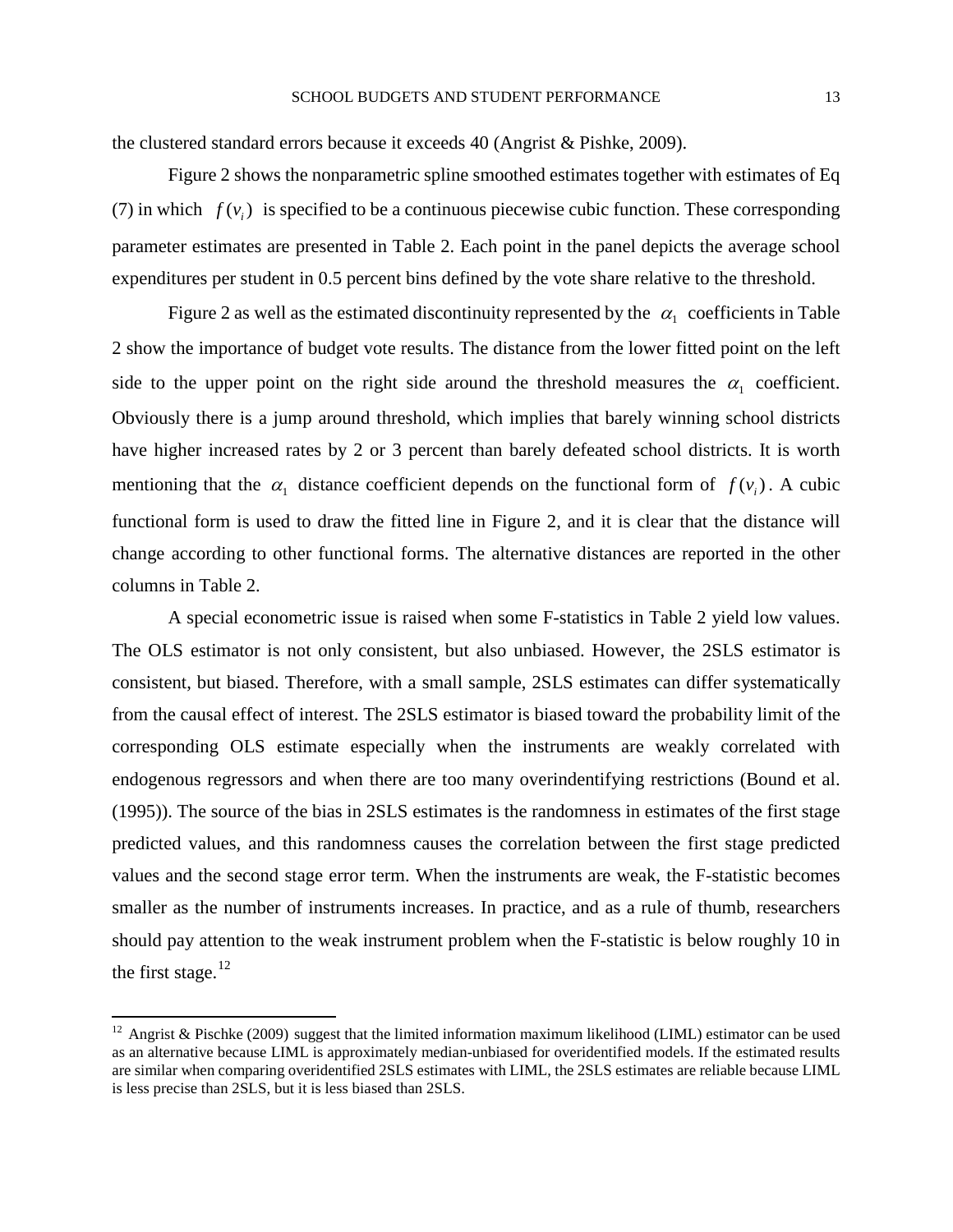In order to provide convincing results, it is necessary to check that the evidence found for a discontinuity is not spurious. There are several methods to check the robustness of these results. We use two methods. The first method requires us to select small samples around the discontinuity point by a certain bandwidth such as  $\pm 5$  percent or  $\pm 2$  percent intervals.<sup>[13](#page-15-0)</sup> The second is to show that discontinuities do not exist at other locations by using hypothetical breakpoints. We estimate 90 hypothetical breakpoints associated with discontinuities starting at 35 percent and increasing to 80 percent by 0.5 percent intervals, and record the t-statistic for the coefficient of Win Vote  $(\alpha_1)$ which is associated with the discontinuity. If the 50 percent vote share is a true breakpoint, the t-statistic should be higher there than at any other hypothetical cutoff point. The relationship between the hypothetical discontinuity points and the t-statistic is plotted in Figure 3. The t-statistic is maximized at around 50 percent and is roughly symmetric around the true discontinuity point except for 2003/04 and 2004/05 school years.

## **4.2. The Effect of School Expenditures on High School Dropout Rates and Test Scores**

#### **4.2.1. High School Dropout Rates**

When applied to school performance, Eq (6) can be written as

$$
Dropout_i = \beta_0 + \beta_1 \% \Delta E[Expenditure_i | v_i] + f(v_i) + \beta_2 X_s + \varepsilon_i,
$$
\n(10)

using an estimate of  $E[Expenditure, |v_i]$  from a first-stage regression and where  $f(v_i)$ represents an approximation of  $E[u_i | v_i]$ . In the first stage, the expenditure equation is specified as a flexible piecewise polynomial function, the estimates of which are presented in Table 2. Two stage estimates of the dropout equation are presented in Table 3.

Data for school years 2003/04 through 2004/05 include dropout rates only for school districts enrolling 1,000 or more students and the dropout rates data is disaggregated by grade at the school district level. However, starting with the 2005/06 school year, the data for dropout rates are available for every school district, but dropout counts and associated rates are only provided in aggregate form for grade 9 through grade 12. Because of these limitations, we estimate the dropout

<span id="page-16-0"></span><sup>&</sup>lt;sup>13</sup> The results for these robustness checks are presented in Appendix A.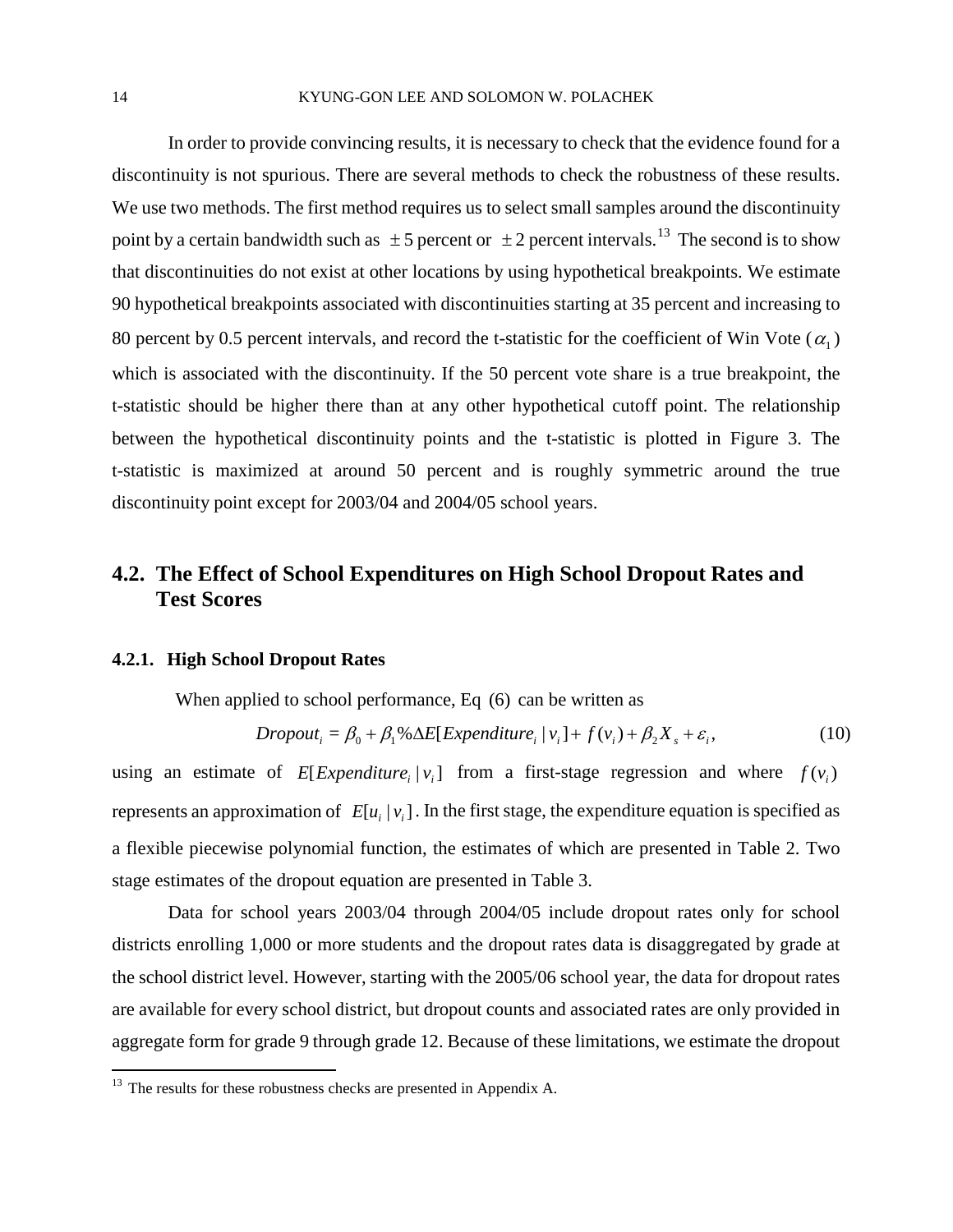equations separately for the two periods.

The regression results for the 2003/04- 2004/05 school year are reported in Table 3. The first four columns give estimated discontinuities for the first through fourth order polynomials, which are fitted separately on the two sides of the threshold. Each row presents the estimated results for each grade. All signs of coefficients and their magnitudes are robust and significant except for the 11th grade, which implies that the discontinuities are not spurious because weak discontinuities are sensitive to the specification of the functional form. The results show that an increase in the percentage of school expenditures per student will result in a decrease of around 0.23 percent in the 12th grade dropout rate. According to Table 2, there are 2 or 3 percent gaps for the change in school expenditure around the 50 percent voting share. Therefore, the estimated results imply that the dropout rates for school districts which barely failed the budget vote are higher by 0.5 or 0.8 percent. Because the average dropout rate for the 12th grade is 4.0 percent, an additional 8 percent increase in school expenditure could theoretically reduce the dropout rate by half.

Children in New York State are required to attend school from age 6 until age  $16<sup>14</sup>$  $16<sup>14</sup>$  $16<sup>14</sup>$  In general, students who are under the compulsory age, need their parents' permission to drop out. Once students reach the upper age limit, they are no longer required to attend school and can drop out. Mostly these are students in the 10th grade who reach their sixteenth birthday. Therefore, there is a higher probability for 10th grade students to drop out, and for this reason school expenditures may have substantial effect on their enrollment decision.

As mentioned in the previous section, students in New York State must pass the five Regents Examination subjects. Students begin taking these exams in grade 10. If they fail the first exams, they have other opportunities to pass before completing 12th grade. Ou (2010) utilizes the high school exit exam in New Jersey and shows that students who barely failed the exam were more likely to drop out than those who barely passed. The dropout rates for the barely failed are much higher especially after taking the second test. Similarly, students who have weaker academic records and receive low test scores in New York State are more willing to drop out, even though there is another chance to retake the exams. The high probability for 12th grade students dropping

<span id="page-17-0"></span> $14$  State law allows school districts to raise the upper age limit from 16 to 17 for the students in their district. The New York City, Buffalo, and Brockport school districts raised their compulsory age to 17.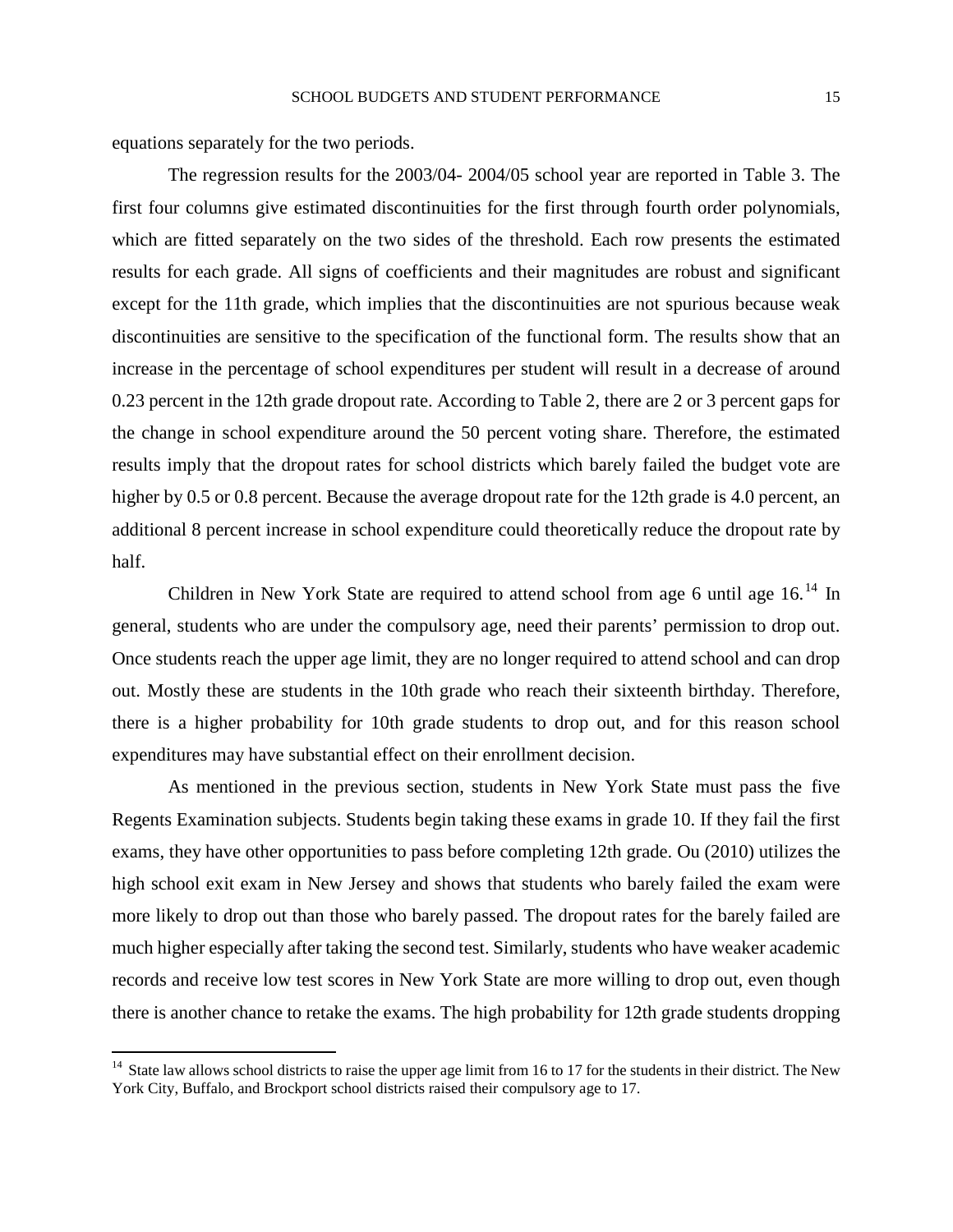out could be explained by this high school exit exam.

Table 4 presents results for Eq (6). As mentioned in the previous section, since 2005/6, school-reported dropout rates collected by the National Center for Educational Statistics (NCES) are available only in aggregate form for grades 9 through 12. Table 4 is same as Table 3, except that the estimates are presented for all grades combined. Results in the first row are similar to those in Table 3. In the second row, we present results using limited information maximum likelihood (LIML). In Columns 3 and 4, the first stage F-statistics are 3.05 and 3.06, but the LIML estimates differ little from 2SLS in the first row, and the LIML standard errors are bigger. Thus, on balance, there seems to be little evidence of a weak instrumental variables problem.

To check the robustness of these results, we present estimates and confidence intervals using different windows around the 50 percent threshold beginning from  $\pm 2$  percent and increasing to  $\pm 50$  percent (i.e. using all observations) at  $\pm 0.5$  percent intervals. The relationship between the width of the windows and the estimates and its 95 percent confidence intervals are plotted in Figure 4. The estimates converge to the estimates reported in Column 3 of Tables 3 and 4 for windows as small as 15 percent in the 2003/04-2008/9 school year and 5 percent in the 2003/04-2004/05 school years.

#### **4.2.2. High School Test Scores**

The above results show that increases in school expenditures per student have negative impacts on high school students' dropout rates. With this in mind, this subsection investigates whether increases in school expenditures have positive impacts on high school exit exam scores. This section begins the analysis by estimating models which are similar to those estimated above, but instead with exam performance as the outcome. Because the Chapter 655 Report neither provides average scores for each subject nor the percentages of the number of students in the four scoring levels, we use three outcome variables: (1) the percentage of the number of students in each scoring range, (2) the total exam points which are obtained by assigning points to scoring level and summing over all exams taken, and (3) the passing rates for high school exit exams.

Among the five exit exams, this study uses the exam scores of Mathematics and English which are first taken in 10th and 11th grade. The students take the exams usually in August,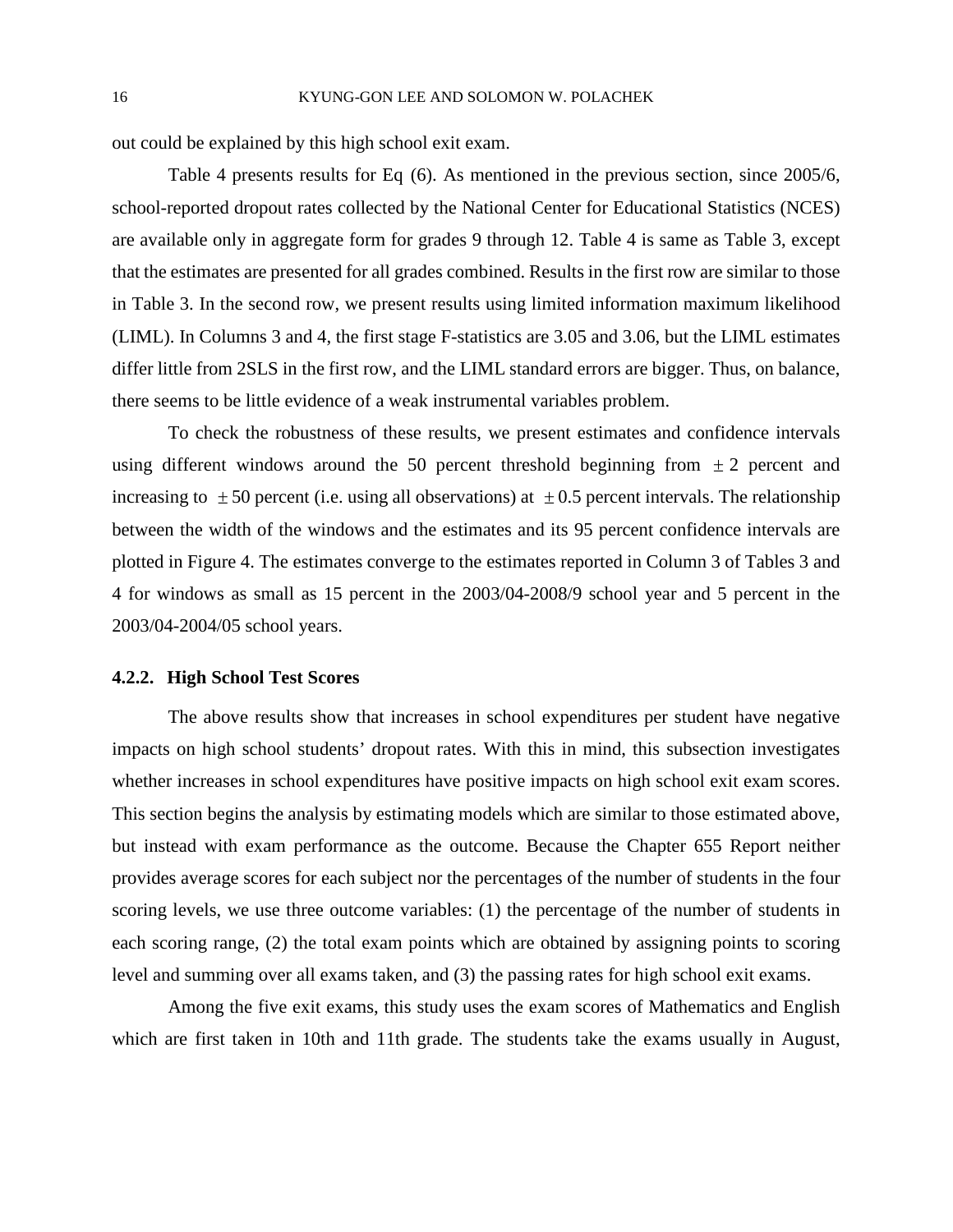January and June, and the proportions of tested students scoring with under  $54$ ,  $55 \sim 64$ ,  $65 \sim 84$ , and 85  $\sim$  100 are reported for each subject of the Regents Examinations.<sup>[15](#page-17-0)</sup> The passing rates for Regent Diploma are the proportion of students whose score is higher than 65 points.

Table 5 and 6 report regression estimates of performance for exit exams. Positive effects of school expenditure increases should imply a negative sign for under 54 and a positive sign for those scoring 85~100. The effects for those in the middle scoring ranges are ambiguous. The effects on Exam Points and Pass Rates should be positive. However, we find, regardless of functional form, the estimated coefficients are not significant and the signs are not consistent with theoretical predictions. Except for "Score Under 54", the coefficients are not robust and depend on the model specification. For example, the coefficients of "Score 84~100" in Table 6 varies from 0.04 to 0.99, based on functional forms. This evidence implies that the changes of school expenditures around 50 percent voting share do not have a significant impact on high school students' academic achievement.

Of course, one reason can be selectivity. If higher school expenditures decrease dropout rates, particularly of the less motivated, mean observed scores for *all* test-takers can fall, because now less motivated students comprise the overall pool of students. To get around this, we examine test scores of elementary and middle school students, since these students are less likely to drop out.

#### **4.2.3. Mathematics and English Language Test Scores for Elementary and Middle School**

The goal of the No Child Left Behind (NCLB) Act is to improve the quality of education nationally by increasing accountability. NCLB stipulates that states receiving federal funds are required to test students from Grades 3 through 8 in English Language Arts (ELA) in January and Mathematics in March to measure yearly progress. Under this legislation, school districts in New York State provide information on average scores as well as the percentage of students who scored at the four proficiency levels<sup>[16](#page-19-0)</sup> each school year since 2005/06. A summary of these is given Table

<sup>&</sup>lt;sup>15</sup> We assign scores at the median of each range. For example, 27 points are assigned for the "under 54" range and 92.5 points assigned for "85-100" range.

<span id="page-19-1"></span><span id="page-19-0"></span><sup>&</sup>lt;sup>16</sup> The New York Education Department (www.nysed.gov) classifies the proficiency levels as follows: Level 1-Test scores indicate that these students have serious academic deficiencies and these students demonstrate no evidence of proficiency, Level 2-Test scores indicate that these students will need extra help to meet the standards and pass the Regents examinations and these students demonstrate some knowledge and skills, Level 3-Test scores indicate that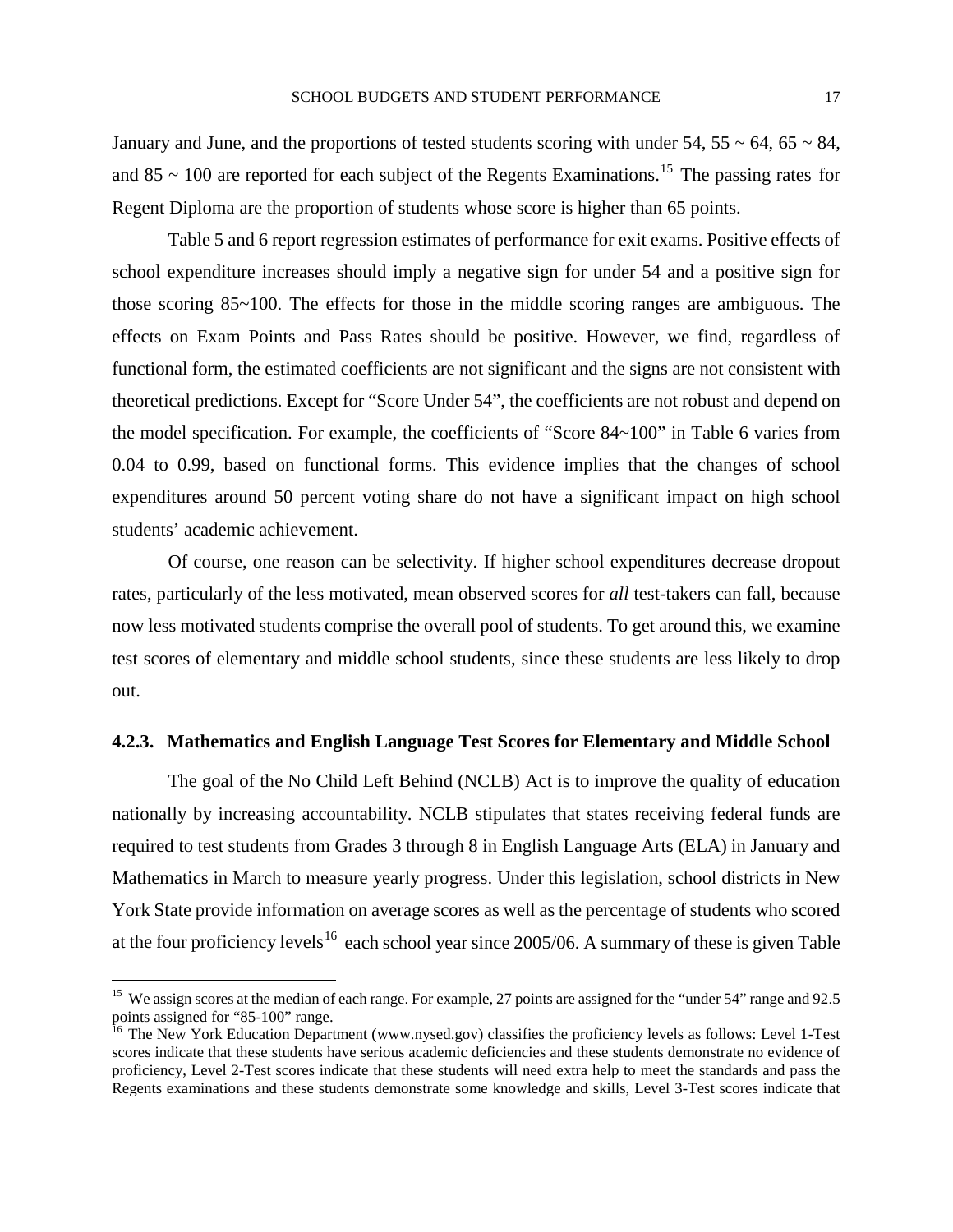1.

Tables 7 and 8 show the estimated results for average mathematics and ELA scores for elementary and middle school students based on Eq (4) and Eq (5). Estimated coefficients are not significant, and the size of the coefficients are quite small when considering that the average scores range from 663 to 689 point. More importantly, the coefficient values are sensitive to functional form. The coefficient values in the second column, Linear x Win, are larger than any of the other columns. For example, the estimated coefficient value for Grade 8 in the second column is 4.34, but it decreases to -1.33 when another polynomial term is added. Similar to the case of high school exit exams, there is no evidence that changes in school expenditures affect test scores for elementary and middle school students.

## **4.3. Discussion**

 $\overline{a}$ 

The above analysis shows that changes in school expenditures per student reduce high school dropout rates, but they do not appear to increase the standardized test scores for high school students. The evidence that school expenditures can reduce the number of dropouts is important from a policy perspective. By dropping out, students significantly diminish their chance of finding a decent job, and thus suffer from reduced earnings. Moreover, there are significant social and economic costs to the rest of the community in which they live. Over the lifetime, a new graduate confers a net benefit to taxpayers of about \$127,000 so that reducing the current number of dropouts by half could yield \$90 billion public gain.<sup>[17](#page-19-1)</sup>

Even though this study shows some positive evidence for the effect of school spending on educational outcomes, it does not pinpoint the specific expenditures that matter. Budget lines vary by school district. In New York State, the major categories include Instructional Salaries & Fringe Benefits, Other Instruction, Operation & Maintenance, Transportation, Debt Service, Board of Education & Central Administration, and Other. Also, there are subcategories such as Energy,

student performance meets standards and, with continued steady growth, these students should pass the Regents examinations, and Level 4-Test scores indicate that student performance exceeds the standards and students are moving toward high performance on the Regents examinations and these students demonstrate superior knowledge and skills.

<span id="page-20-0"></span><sup>&</sup>lt;sup>17</sup> The True Cost of High School Dropouts by H. Levin and C. Rouse, The New York Times, Jan 25, 2012.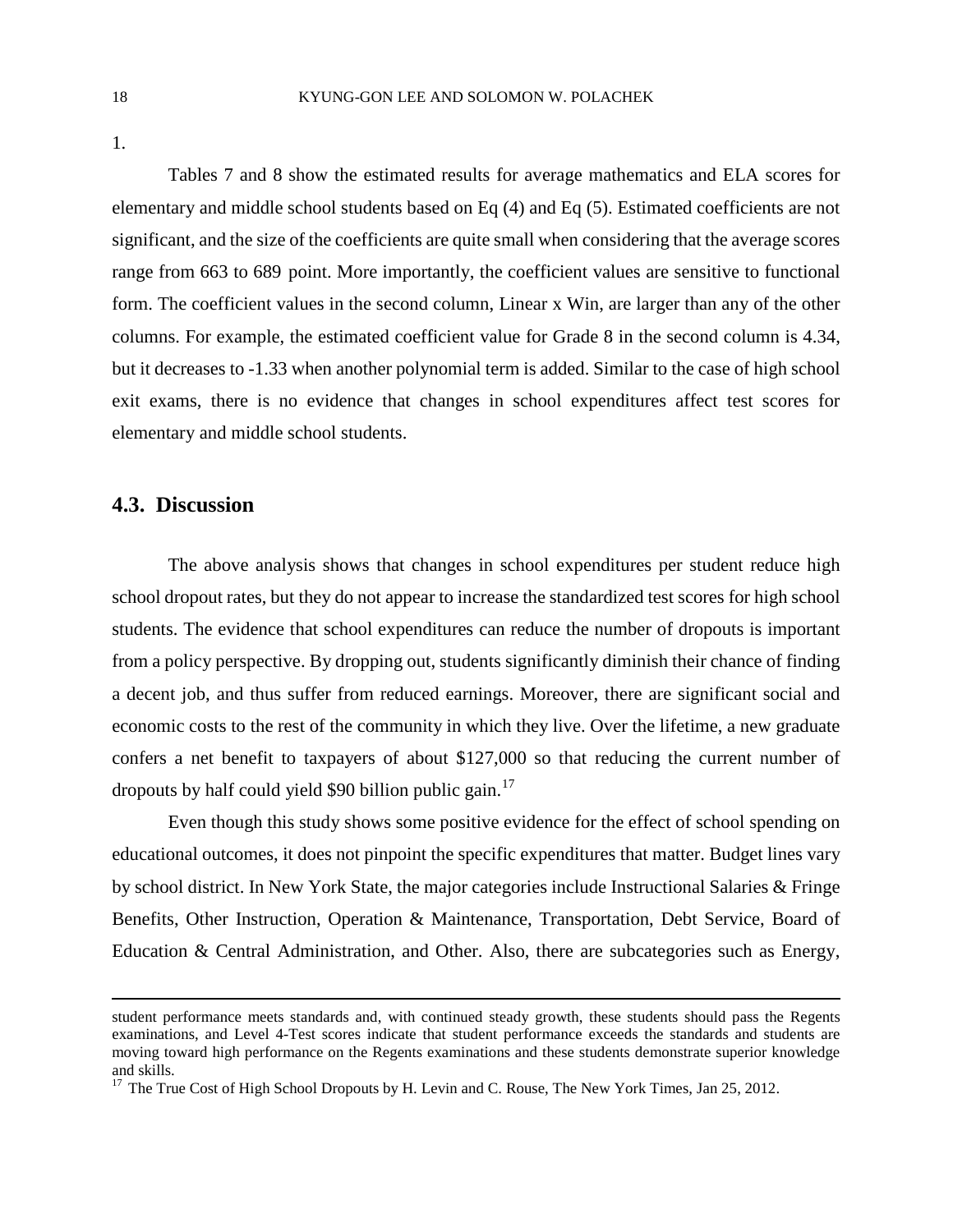Health and Safety, Curriculum and Staff Development, Library Services, Food Services, etc. Generally speaking, a school district spends around 70 percent of its entire budget on salaries and employee benefits, 9 percent on Other Instruction and 7 percent on Operation & Maintenance.<sup>[18](#page-20-0)</sup> A budget reduction may force a cut in academic programs, an increase in class size, the closure of school buildings and facilities, or a reduction in electives and extra-curricular activities.

It is important to realize that the allocation of school resources or school budgets to these categories varies by school district, and the school budget allocation is deliberately determined by superintendent or school board. When some school districts' budget referenda fail and their budgets are reduced, the budget allocation will differ from those of other school districts. The key issue here is varying resource allocations can lead to different educational outcomes, and detailed information of the budget allocation is required to estimate how the components of school expenditures affect performance. However, until now there are few, if any, studies on the effect of referenda on budget allocation. In a recent study, Nguyen-Hoang (2012) provides evidence that small city school districts (SCSD) in New York State reduce their instructional spending and increase class size, but preserve administrative spending in response to school districts budget referenda. Also Cellini et al. (2010) using school bond referenda for building school facilities in California suggest that well-targeted funds for school construction may raise social welfare, but they find weak impact on students test scores. Implicit in our study is that additional school resources lead to better student outcomes with respect to dropout rates. However, we do not examine the specific expenditures that lead to this outcome.

## **5. Summary**

This paper considers the effect of school district budgets on student outcomes. Because various school district characteristics influence both school budgets as well as student performance, budget expenditures cannot be treated as an exogenous variable in an educational production function. We utilize a regression discontinuity (RD) quasi-experimental design to solve the endogeneity problem. This enables us to obtain reliable estimates of the effect of school

<sup>&</sup>lt;sup>18</sup> State Education Department, Fiscal Analysis and Research Unit. Available at www.oms.nysed.gov.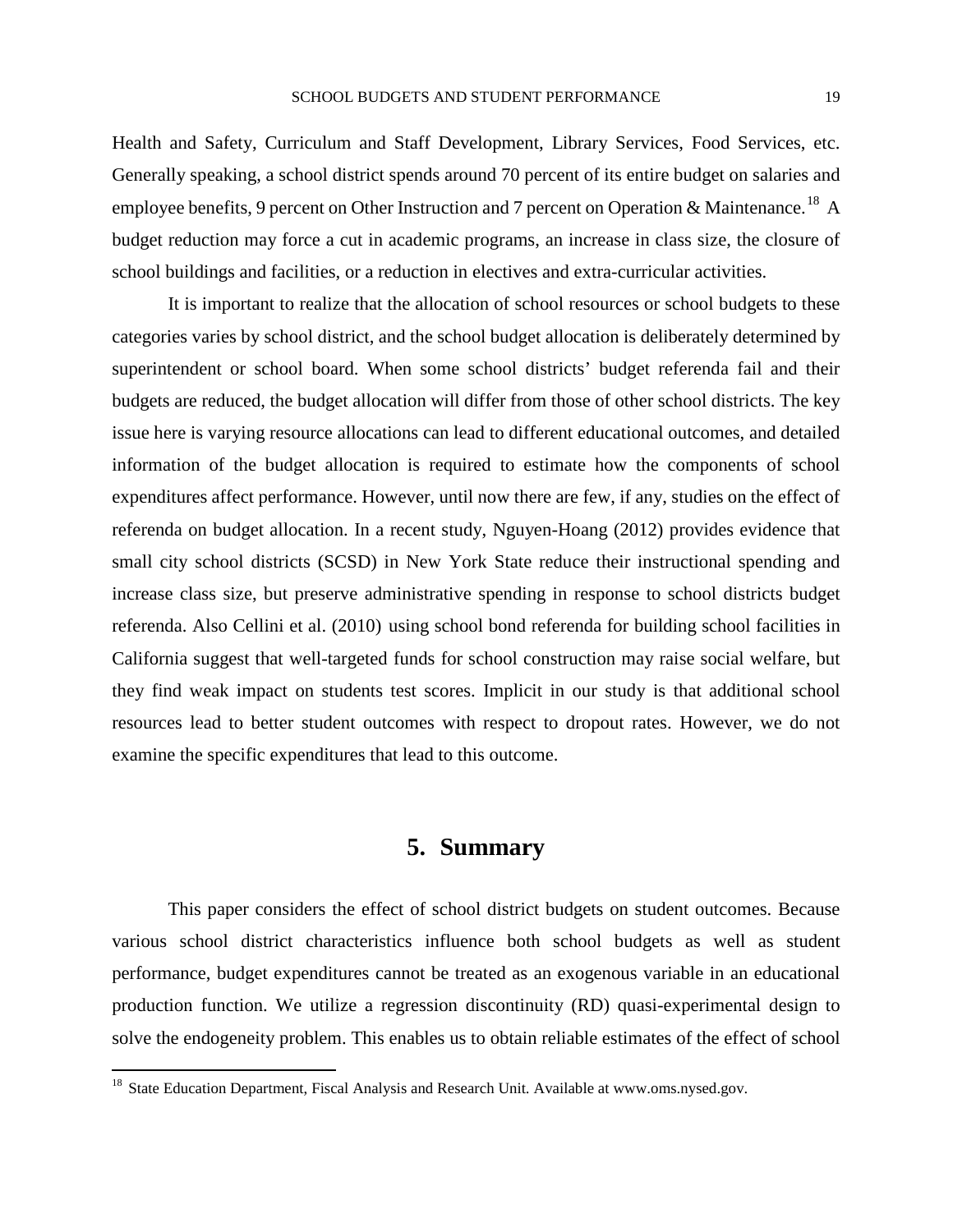expenditures per student on test scores and dropout rates by comparing school districts in which school budget referenda passed or failed by narrow margins. School districts with close voting shares likely have different school budget growth. Therefore, the school districts around the threshold are different only in voting share and the amount of school budget which is caused by budget referenda.

Using school districts in New York State from the 2003/04 to 2008/09 school years, we provide clear evidence that the school districts at the margin of passing a budget vote are spending more than those failing at the margin. We find resulting increases in school expenditures cause the number of dropouts especially in 12th grades to decline. However, we are not able to find a systematic change in high school students' test scores.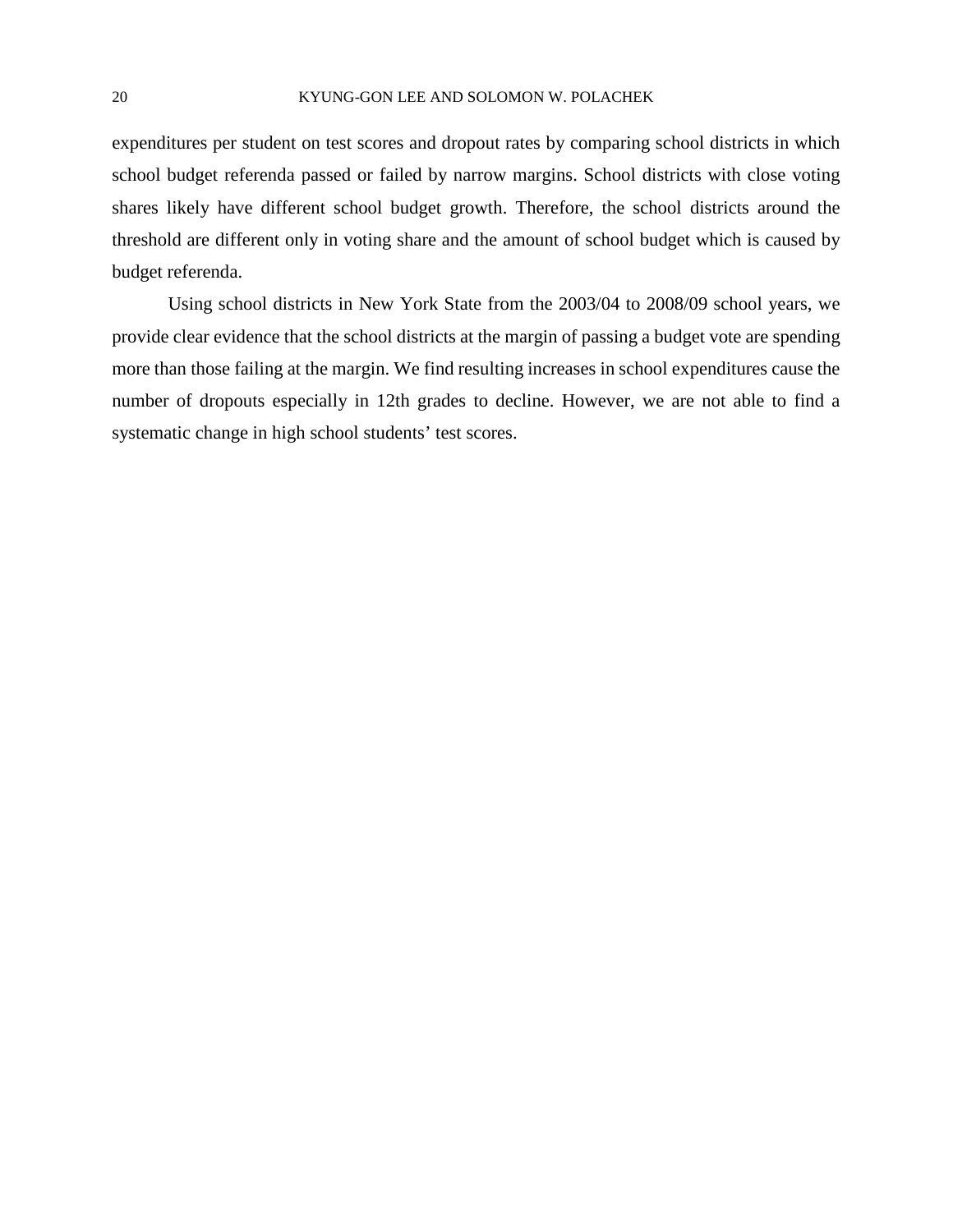

Figure 1. Vote Count by Vote Share. Samples include all school districts used in this paper from the 2003/04 to 2008/09 school years.



Figure 2. Estimated % Change of Expenditure per Student and Voting Share. Points depict mean values which are calculated separately above and below the 50 percent voting share using a 0.5 bandwidth.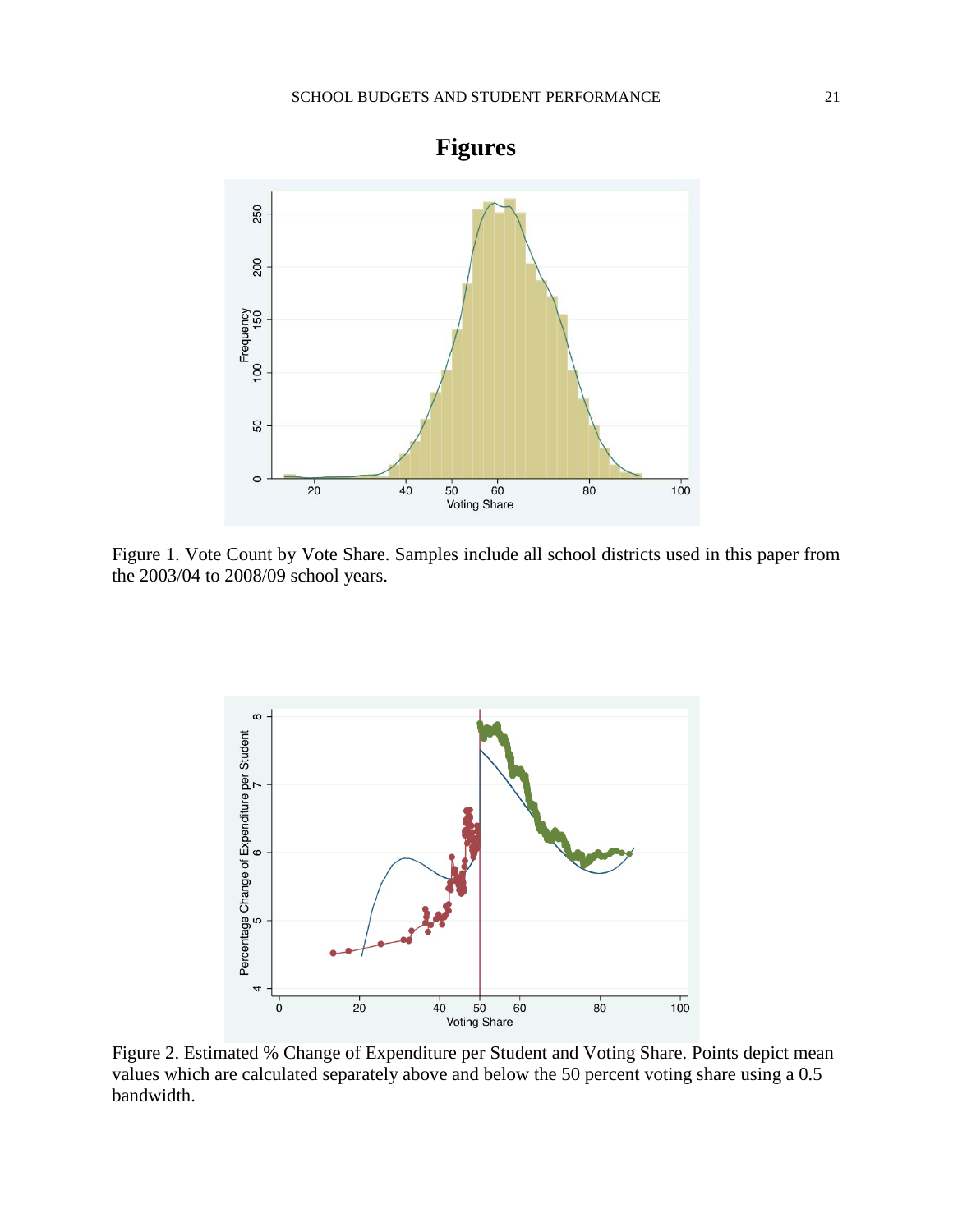

Figure 3. The lines represent smoothed t-statistics associated with hypothetical discontinuities from 35 to 80 percent with 0.5 bandwidth. The specification of the estimated models is a continuous piecewise cubic function.The corresponding parameter estimates are presented in Column 3 in Table 2.



Figure 4. Estimates of  $\beta_1$  and its 95 percent confidence intervals and the estimates obtained using different window widths around the 50 percent threshold. The specification of the estimated models is the continuous piecewise cubic function. Corresponding parameter estimates are presented in Column 3 of Tables 3 and 4.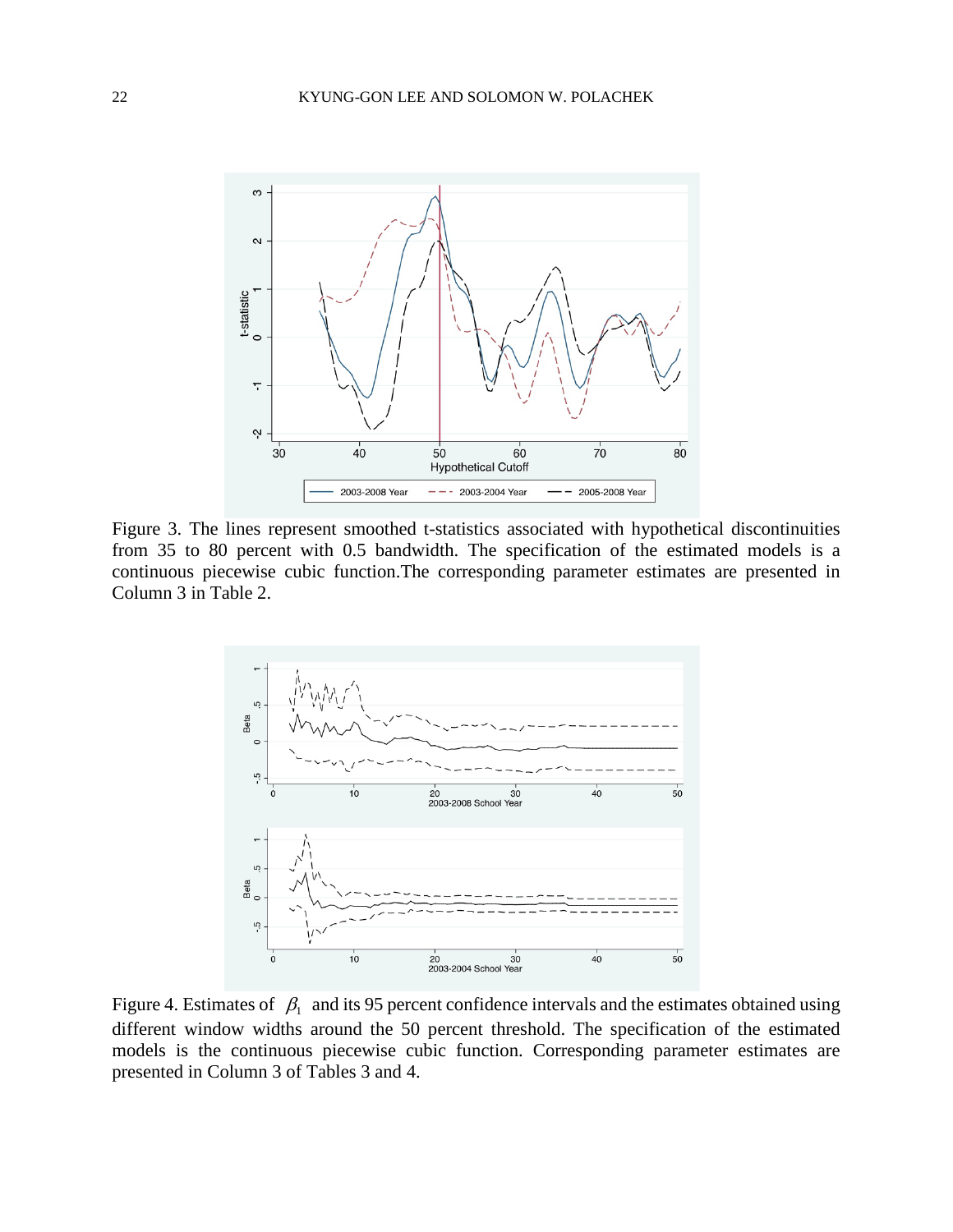## Tables

| Variable                                           | Mean   | Std.Dev. | Min.             | Max.   | N    |
|----------------------------------------------------|--------|----------|------------------|--------|------|
| Voting Results and Expenditures                    |        |          |                  |        |      |
| Vote Share(%) $a$                                  | 62.010 | 10.16    | 13.518           | 91.304 | 2932 |
| % $\Delta$ of Expenditure per Student <sup>b</sup> | 6.364  | 5.292    | $-18.359$        | 33.890 | 2930 |
| High School Exit Exams <sup>c</sup>                |        |          |                  |        |      |
| Math Proficiency Level 1(%)                        | 3.72   | 4.86     | $\boldsymbol{0}$ | 100    | 920  |
| Math Proficiency Level 2(%)                        | 6.65   | 5.00     | $\boldsymbol{0}$ | 34     | 920  |
| Math Proficiency Level 3(%)                        | 55.50  | 13.22    | $\boldsymbol{0}$ | 86     | 920  |
| Math Proficiency Level 4(%)                        | 34.12  | 17.08    | $\mathbf{0}$     | 100    | 920  |
| English Proficiency Level 1(%)                     | 5.45   | 6.28     | $\boldsymbol{0}$ | 100    | 920  |
| English Proficiency Level 2(%)                     | 7.24   | 4.83     | $\boldsymbol{0}$ | 34     | 920  |
| English Proficiency Level 3(%)                     | 44.06  | 10.66    | $\boldsymbol{0}$ | 73     | 920  |
| English Proficiency Level 4(%)                     | 43.25  | 15.66    | $\boldsymbol{0}$ | 92     | 920  |
| High School Dropout Rates <sup>d</sup>             |        |          |                  |        |      |
| Dropout Rate, 9-12th Grade(%)                      | 2.924  | 2.230    | $\boldsymbol{0}$ | 24.965 | 2932 |
| Dropout Rate, 9th Grade(%)                         | 1.571  | 2.51     | $\boldsymbol{0}$ | 27.965 | 930  |
| Dropout Rate, 10th Grade(%)                        | 2.639  | 2.945    | $\overline{0}$   | 25.926 | 930  |
| Dropout Rate, 11th Grade(%)                        | 3.767  | 3.263    | $\boldsymbol{0}$ | 26.531 | 930  |
| Dropout Rate, 12th Grade(%)                        | 4.002  | 3.161    | $\mathbf{0}$     | 21.277 | 930  |
| Ele./Middle School Test Scores <sup>e</sup>        |        |          |                  |        |      |
| Math Mean Score for Grade 3                        | 689.1  | 10.8     | 656.0            | 725    | 1228 |
| Math Mean Score for Grade 4                        | 685.1  | 11.9     | 652.8            | 724    | 1228 |
| Math Mean Score for Grade 5                        | 680.6  | 12.2     | 637.7            | 715    | 1228 |
| Math Mean Score for Grade 6                        | 677.0  | 12.4     | 630.9            | 715    | 1227 |
| Math Mean Score for Grade 7                        | 677.4  | 13.6     | 630.0            | 715    | 1236 |
| Math Mean Score for Grade 8                        | 670.8  | 14.1     | 625.7            | 705    | 1235 |
| <b>ELA Mean Score for Grade 3</b>                  | 673.4  | 10.2     | 640.6            | 702.3  | 1228 |
| <b>ELA Mean Score for Grade 4</b>                  | 671.3  | 10.4     | 637.4            | 706.6  | 1228 |
| ELA Mean Score for Grade 5                         | 673.5  | 9.2      | 638.5            | 706    | 1228 |
| ELA Mean Score for Grade 6                         | 667.2  | 8.3      | 639.3            | 694    | 1228 |
| <b>ELA Mean Score for Grade 7</b>                  | 665.9  | 9.3      | 625.3            | 692    | 1237 |
| <b>ELA Mean Score for Grade 8</b>                  | 663.3  | 10.6     | 625.9            | 695.8  | 1237 |
| Covariates                                         |        |          |                  |        |      |
| FLP Rate in 2000 (%)                               | 58.194 | 4.4      | 42.8             | 73.8   | 2930 |
| Poverty Rate in 2000 (%)                           | 8.673  | 4.9      | 1.2              | 24.5   | 2930 |
| Median Family Income in 2000                       | 58.3   | 19.8     | 33.8             | 200.0  | 2930 |
| <b>Unemployment Rates</b>                          | 4.962  | 0.8      | 3.4              | 7.4    | 2926 |

## Table 1. Summary Statistics : NY 2003/04-2008/09 School Year

Sources: a. New York State Department of Education Office of Educational Management Services (www.emsc.nysed.gov/mgtserv/bvhist.htm). The Chapter 655 Reports each year (www.emsc.nysed.gov/mgtserv/bvhist.htm). The Chapter 655 Reports each year (www.emsc.nysed.gov/irts/chapter655).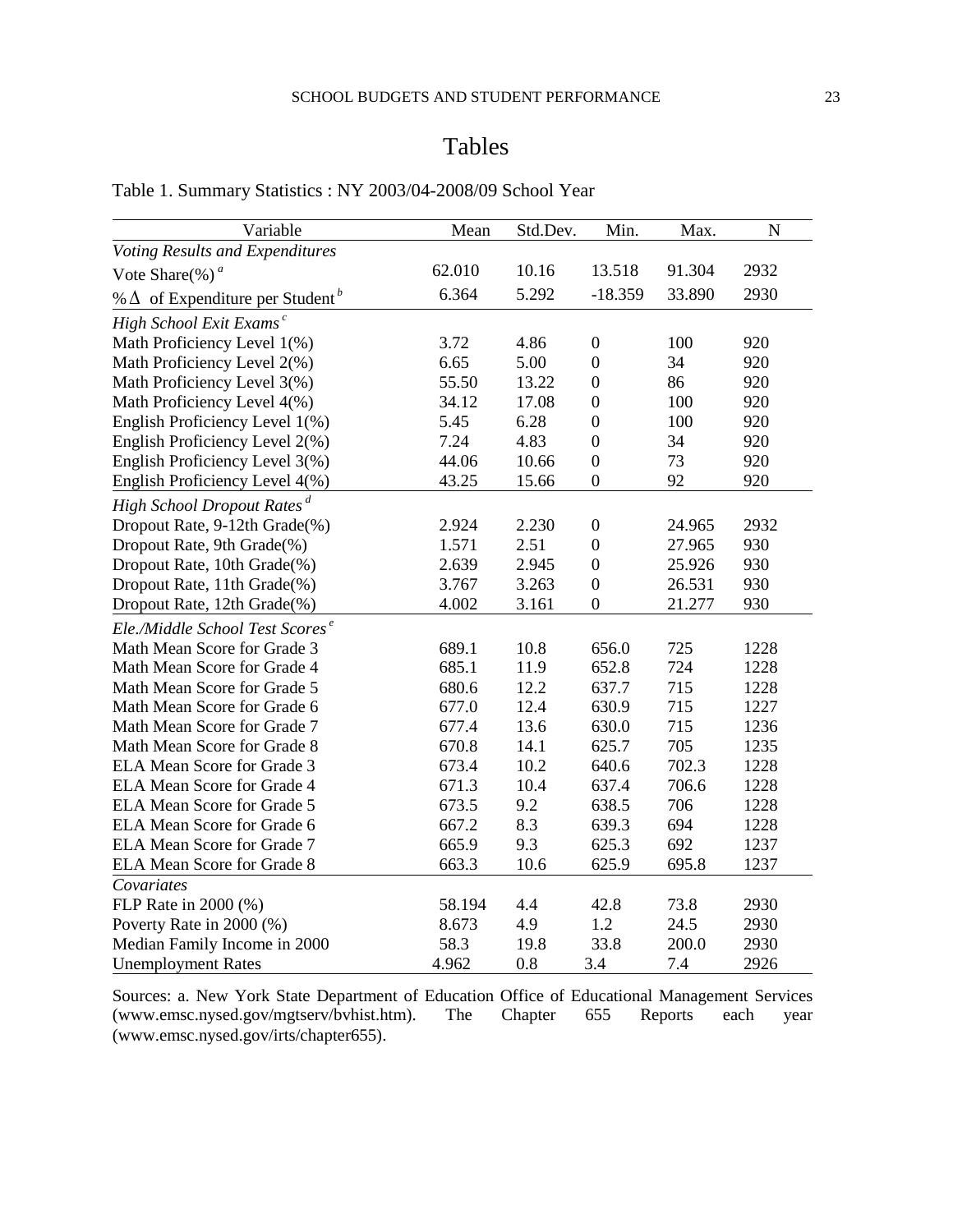|                          | Linear                | Linear× Win                      | Quad $\times$ Win | Cubic $\times$ Win        |
|--------------------------|-----------------------|----------------------------------|-------------------|---------------------------|
|                          | Coef./se              | Coef./se                         | Coef./se          | Coef./se                  |
|                          |                       | 2003 - 2008 School Year, N=2,572 |                   |                           |
| Win Vote( $\alpha_1$ )   | 1.7729***             | 1.3467***                        | 2.0504***         | 1.9566***                 |
|                          | (.3786)               | (.4856)                          | (.6574)           | (.5734)                   |
| R-squared                | .040                  | .042                             | .043              | .043                      |
| F statistic              | 9.497                 | 8.982                            | 7.854             | 7.843                     |
|                          |                       | 2003 - 2004 School Year, N=917   |                   |                           |
| Win Vote( $\alpha_1$ )   | 2.9135***             | $2.2275**$                       | 3.0852***         | 3.0815***                 |
|                          | (.6588)               | (1.0158)                         | (1.1427)          | (.9559)                   |
| R-squared                | .086                  | .091                             | .092              | .094                      |
| F statistic              | 11.004                | 10.024                           | 8.071             | 8.090                     |
|                          |                       | 2006 - 2008 School Year, N=1,169 |                   |                           |
| Win Vote( $\alpha_{1}$ ) | .9842                 | .8512                            | 2.3892**          | $2.0545**$                |
|                          | (.6747)               | (.7816)                          | (1.0382)          | (.9436)                   |
| R-squared                | .015                  | .015                             | .021              | .020                      |
| F statistic              | 1.612                 | 1.452                            | 3.053             | 3.064                     |
| Notos <sub>.</sub>       | roproconte o conorato | rograccion                       | Tha               | hospline specification is |

Table 2. Impact of Winning a Budget Vote on the Percent Change of Expenditures per Student

Notes. Each cell represents a separate regression. The baseline specification is  $\% \Delta Expenditive_i = \alpha_0 + \alpha_1 WIN_i + f(v_i) + \alpha_2 X_s + \eta_i$  and  $f(v_i)$  is the continuous piecewise function i.e.  $f(v_i) = \sum_{k=1}^{3} \beta_{0k} (v_i - v_c)^k + \sum_{k=1}^{3} WIN_i \beta_k (v_i - v_c)^k$  $f(v_i) = \sum_{k=1}^{3} \beta_{0k} (v_i - v_c)^k + \sum_{k=1}^{3} WIN_i \beta_k (v_i - v_c)$  $\sum_{k=1}^{3} \beta_{0k} (v_i - v_c)^k + \sum_{k=1}^{3} WIN_i \beta_k (v_i - v_c)^k$ , where  $v_c$  is a 50 percent voting share. Standard errors clustered by counties are in parentheses.

Table 3. 2SLS Estimates for the Change in Dropout Rates by Grades (2003/04 - 2004/05 School Year, N=863 )

| % $\Delta Expenditure(\beta_1)$ | Linear      | Linear $\times$ Win | Quad $\times$ Win | Cubic $\times$ Win |
|---------------------------------|-------------|---------------------|-------------------|--------------------|
|                                 | Coef./se    | Coef/sec            | Coef/sec          | Coef./se           |
| 9th Grade                       | $-.1136***$ | $-.1629***$         | $-.1519***$       | $-1467***$         |
|                                 | (.0401)     | (.0461)             | (.0432)           | (.0423)            |
| 10th Grade                      | $-.2183***$ | $-.2679***$         | $-.2618***$       | $-.2632***$        |
|                                 | (.0561)     | (.0627)             | (.0602)           | (.0591)            |
| 11th Grade                      | $-.0543$    | $-.0960$            | $-.0919$          | $-.0933$           |
|                                 | (.0570)     | (.0612)             | (.0607)           | (.0600)            |
| 12th Grade                      | $-.1774***$ | $-.2358***$         | $-.2313***$       | $-.2314***$        |
|                                 | (.0646)     | (.0705)             | (.0695)           | (.0687)            |
| 9th - 12th Grade                | $-.1392***$ | $-.1915***$         | $-1843***$        | $-1837***$         |
|                                 | (.0381)     | (.0427)             | (.0412)           | (.0405)            |

Notes. Specification: *DropoutRate*<sub>i</sub> =  $\beta_0 + \beta_1 Expenditure_i + f(v_i) + \beta_2 X + \varepsilon_i$  and

$$
f(v_i) = \sum_{k=1}^{3} \beta_{0k} (v_i - v_c)^k + \sum_{k=1}^{3} WIN_i \beta_k (v_i - v_c)^k
$$
, where  $v_c$  is a 50 percent voting share. All 2SLS

results use *WIN<sub>i</sub>* as an instrument for Change of Expenditure per student.

Data : Dropout rates are based on the survey of National Center for Education Statistics(NCES). NCES provides overall dropout rate(9th-12th) for school year 2003/04 through 2007/08. However, the dropout rates from each of grades 9th through 12th are only available for school year 2003/04 and 2004/05.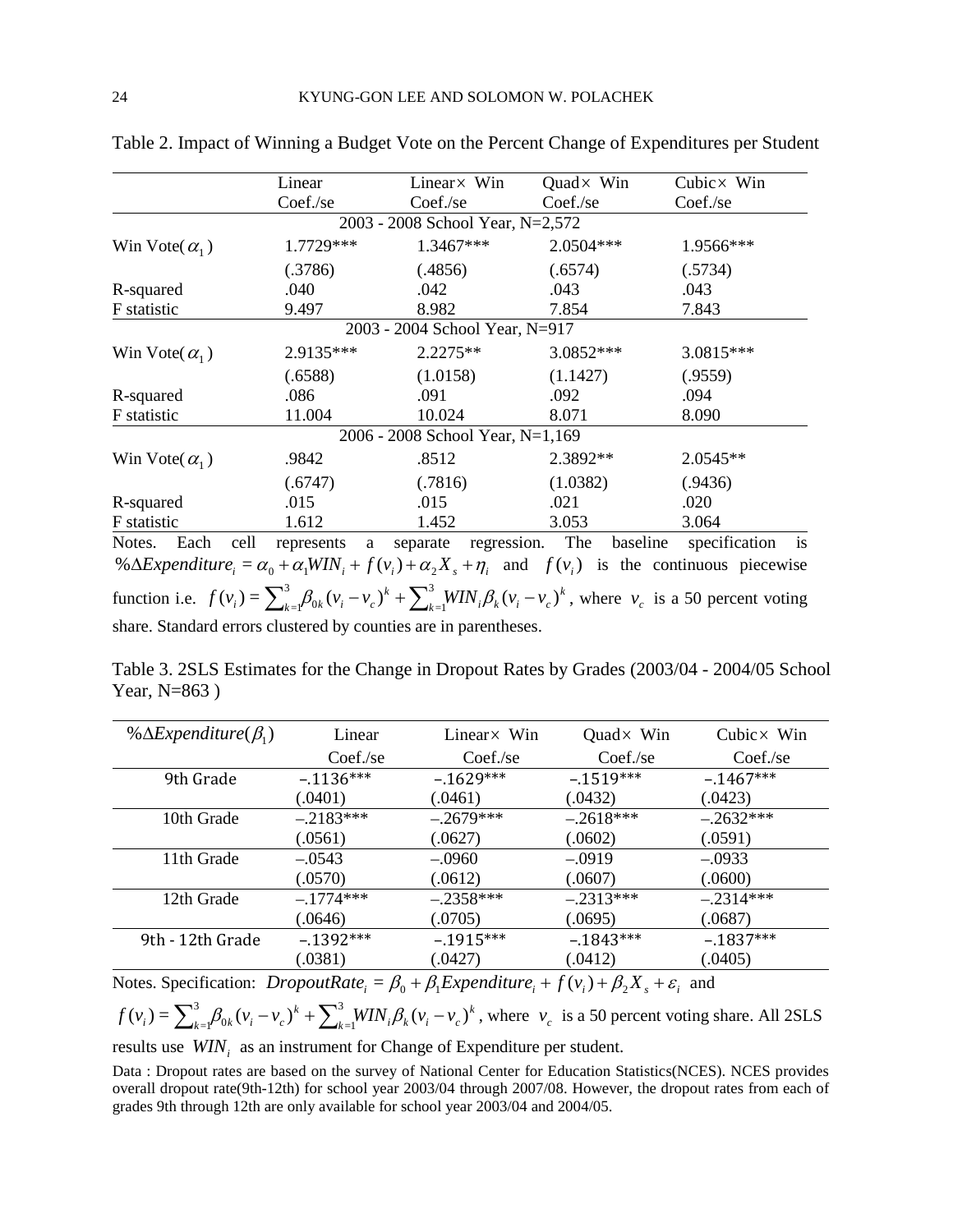| Linear                      | Linear $\times$ Win                                           | Quad $\times$ Win | Cubic $\times$ Win |
|-----------------------------|---------------------------------------------------------------|-------------------|--------------------|
| Coef/sec                    | Coef/sec                                                      | Coef./se          | Coef/sec           |
|                             | % $\Delta$ <i>Expenditure</i> $(\beta_1)$ : 2SLS              |                   |                    |
| $-.0687$                    | $-.2105*$                                                     | $-.2599**$        | $-.1961*$          |
| (.0721)                     | (.1088)                                                       | (.1237)           | (.1015)            |
|                             | % $\Delta$ <i>Expenditure</i> ( $\beta$ <sub>1</sub> ) : LIML |                   |                    |
| .4816                       | $-.1438$                                                      | $-.1457$          | $-.1349$           |
| (.1441)                     | (5.3927)                                                      | (.1824)           | (.3560)            |
| Notas, Saa notas on Tabla 3 |                                                               |                   |                    |

Table 4. 2SLS Estimates for the Change of Dropout Rates (2003/04 - 2008/09 School Year, N= 1,971)

Notes. See notes on Table 3

Table 5. Effect on High School Exit Exams: Mathematics (N=917, 2003/04 - 2004/05 School Year)

|                                                        | Linear    | Linear × Win | Quad $\times$ Win | Cubic $\times$ Win |
|--------------------------------------------------------|-----------|--------------|-------------------|--------------------|
| % $\Delta$ <i>Expenditure</i> ( $\beta$ <sub>1</sub> ) | Coef/sec  | Coef./se     | Coef/sec          | Coef./se           |
| <b>Test Score</b>                                      | .4150     | .3505        | .5038             | .5451              |
| Under 54                                               | (.2589)   | (.4147)      | (.3923)           | (.3439)            |
| <b>Test Score</b>                                      | .2765     | .2000        | .5126             | .5947              |
| $55 - 64$                                              | (.2717)   | (.4362)      | (.3912)           | (.3661)            |
| <b>Test Score</b>                                      | .4249     | .0013        | .0732             | $-.3549$           |
| $65 - 84$                                              | (.6463)   | (1.0715)     | (.8965)           | (.7922)            |
| <b>Test Score</b>                                      | $-1.1163$ | $-.5517$     | $-1.0896$         | $-.7849$           |
| $85 - 100$                                             | (.9449)   | (1.4768)     | (1.1908)          | (1.0122)           |
| Exam Points <sup>a</sup>                               | $-2.2227$ | $-1.4526$    | $-2.6097$         | $-2.4698$          |
|                                                        | (1.5815)  | (2.4574)     | (2.0853)          | (1.8084)           |
| Passing Rates <sup>b</sup>                             | $-.6914$  | $-.5504$     | $-1.0163$         | $-1.1398*$         |
|                                                        | (.4972)   | (.7993)      | (.7346)           | (.6706)            |

Notes. See notes on Table 3. a. The exam points are obtained by assigning points to letter grades(Level1=1, ... , Level4=4). b. The percentage of student whose scores are higher than 65 point.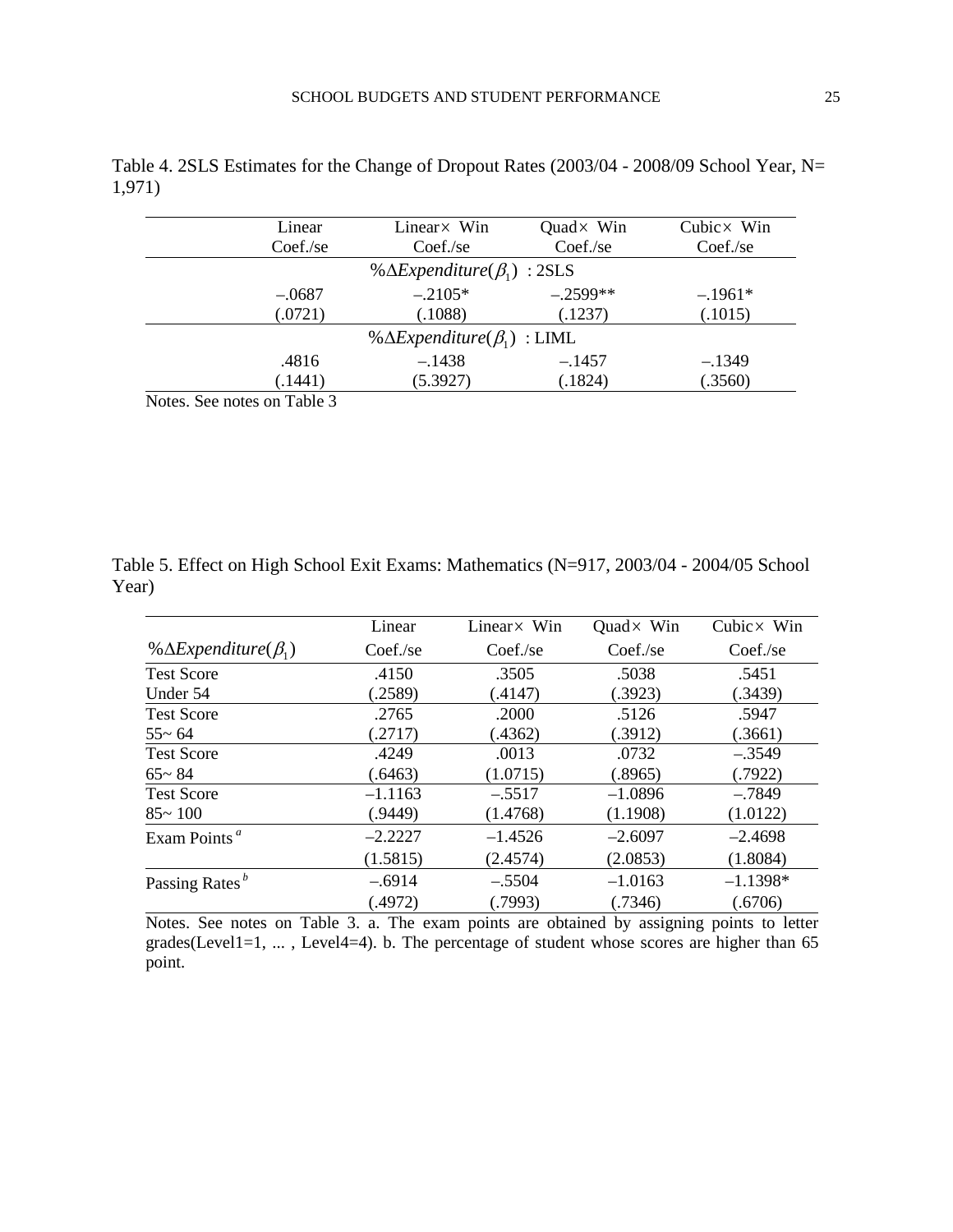|                                       | Linear   | Linear $\times$ Win | Quad $\times$ Win | Cubic $\times$ Win |
|---------------------------------------|----------|---------------------|-------------------|--------------------|
| % $\Delta Expenditure(\beta_1)$       | Coef/sec | Coef/sec            | Coef/sec          | Coef/sec           |
| <b>Test Score</b>                     | .3739    | .4088               | .3632             | .3788              |
| Under 54                              | .2681)   | (.4386)             | (.3025)           | (2785)             |
| <b>Test Score</b>                     | .0874    | .0862               | .1211             | .1684              |
| $55 - 64$                             | .2090)   | (.3498)             | (.2403)           | (.2195)            |
| <b>Test Score</b>                     | $-.9055$ | $-1.4904$           | $-.5722$          | $-.5914$           |
| $65 - 84$                             | (.6286)  | (1.2277)            | (.6471)           | (.5649)            |
| <b>Test Score</b>                     | .4443    | .9954               | .0879             | .0442              |
| $85 - 100$                            | (.7769)  | (1.3586)            | (.8045)           | (.6793)            |
| Exam Points <sup><math>a</math></sup> | $-.3908$ | .0917               | $-.7597$          | $-.8817$           |
|                                       | (1.2865) | (2.0607)            | (1.4060)          | (1.2260)           |
| Passing Rates                         | $-.4949$ | $-.5848$            | $-.5606$          | $-.6328$           |
|                                       | (.4251)  | (.7221)             | (.6004)           | (.5416)            |

Table 6. Effect on High School Exit Exams: English (N=917, 2003/04 - 2004/05 School Year)

Notes. See notes on Table 3. a. The exam points are obtained by assigning points to letter  $grades(Level1=1, \ldots, Level4=4).$ 

Table 7. 2SLS Estimates for Elementary/Middle School Average Mathematics Scores by Grades 3 to 8.

|                          | Linear   | Linear × Win                                                                                                      | Quad $\times$ Win | Cubic $\times$ Win |
|--------------------------|----------|-------------------------------------------------------------------------------------------------------------------|-------------------|--------------------|
|                          | Coef./se | Coef./se                                                                                                          | Coef./se          | Coef/sec           |
| Grade 3                  | 2.4041   | 3.5849                                                                                                            | $-.9132$          | .5176              |
|                          | (2.0310) | (3.1343)                                                                                                          | (1.4269)          | (1.1794)           |
| Grade 4                  | 1.8454   | 2.7064                                                                                                            | $-.0423$          | .1840              |
|                          | (1.8289) | (2.6866)                                                                                                          | (1.5596)          | (1.3526)           |
| Grade 5                  | .1548    | .3932                                                                                                             | $-1.9993$         | $-.9089$           |
|                          | (2.0520) | (2.3123)                                                                                                          | (2.1314)          | (1.5004)           |
| Grade 6                  | 2.5239   | 3.8465                                                                                                            | .1017             | .4671              |
|                          | (2.2793) | (3.5123)                                                                                                          | (1.5750)          | (1.3178)           |
| Grade 7                  | 2.7959   | 4.6495                                                                                                            | $-.9316$          | .3278              |
|                          | (2.3190) | (3.9535)                                                                                                          | (1.5505)          | (1.3518)           |
| Grade 8                  | 2.8942   | 4.3388                                                                                                            | $-1.3335$         | .4238              |
|                          | (2.3320) | (3.7256)                                                                                                          | (1.5734)          | (1.2788)           |
| Notes.<br>Specification: |          | AverageScore <sub>i</sub> = $\beta_0 + \beta_1$ Expenditure <sub>i</sub> + $f(v_i) + \beta_2 X_s + \varepsilon_i$ |                   | and                |

*k*  $k=1$ <sup>*i*</sup> *k i i k k i i c*  $f(v_i) = \sum_{k=1}^{3} \beta_{0k} (v_i - v_c)^k + \sum_{k=1}^{3} WIN_i \beta_k (v_i - v_c)$  $\sum_{k=1}^{3} \beta_{0k} (v_i - v_c)^k + \sum_{k=1}^{3} WIN_i \beta_k (v_i - v_c)^k$ , where  $v_c$  is a 50 percent voting share. All 2SLS results use  $WIN_i$  as an instrument for Change of Expenditure per student. All numbers reported in table are  $\beta_1$  s.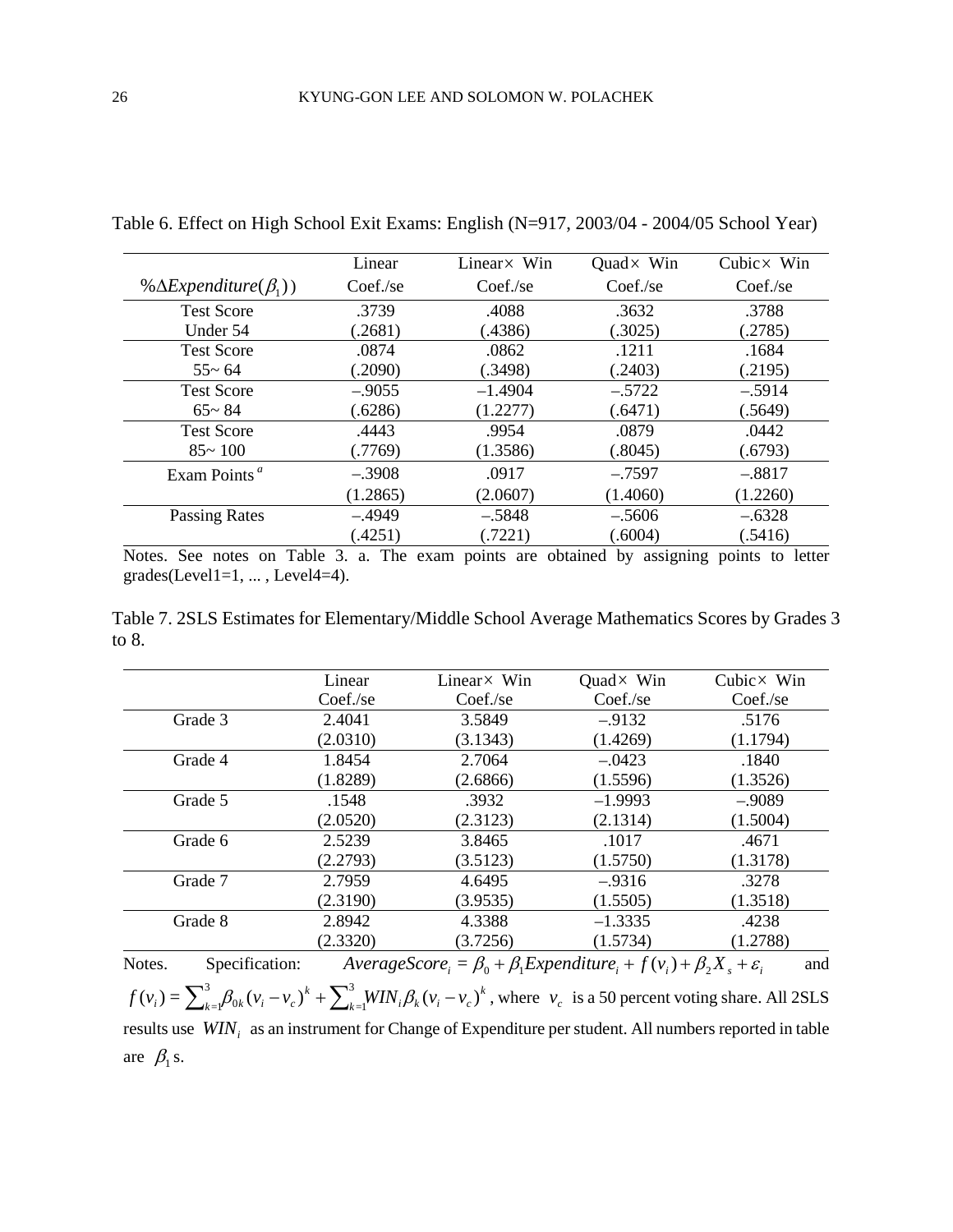|         | Linear    | Linear × Win | Quad $\times$ Win | Cubic $\times$ Win |
|---------|-----------|--------------|-------------------|--------------------|
|         | Coef/sec  | Coef/sec     | Coef./se          | Coef/sec           |
| Grade 3 | 1.2080    | 1.3946       | .3986             | .8578              |
|         | (1.4108)  | (1.9499)     | (1.2806)          | (1.4475)           |
| Grade 4 | .6608     | .8780        | .7129             | .4349              |
|         | (1.1885)  | (1.5910)     | (1.2950)          | (1.3184)           |
| Grade 5 | $-1.4003$ | $-1.4666$    | $-1.7127$         | $-1.3991$          |
|         | (1.8842)  | (2.1412)     | (1.7320)          | (1.5099)           |
| Grade 6 | $-.5516$  | .0100        | $-.0051$          | $-.4181$           |
|         | (1.6758)  | (1.8453)     | (1.4576)          | (1.2820)           |
| Grade 7 | .1653     | .1959        | .1410             | $-.4196$           |
|         | (1.0250)  | (1.3079)     | (.9610)           | (1.0154)           |
| Grade 8 | 1.0191    | 1.3987       | .7460             | .4500              |
|         | (1.4172)  | (1.9006)     | (1.2659)          | (1.3226)           |

|                | Table 8. 2SLS Estimates for Elementary/Middle School Average English/Language Scores by |  |  |
|----------------|-----------------------------------------------------------------------------------------|--|--|
| Grades 3 to 8. |                                                                                         |  |  |

See Table notes in Table 7.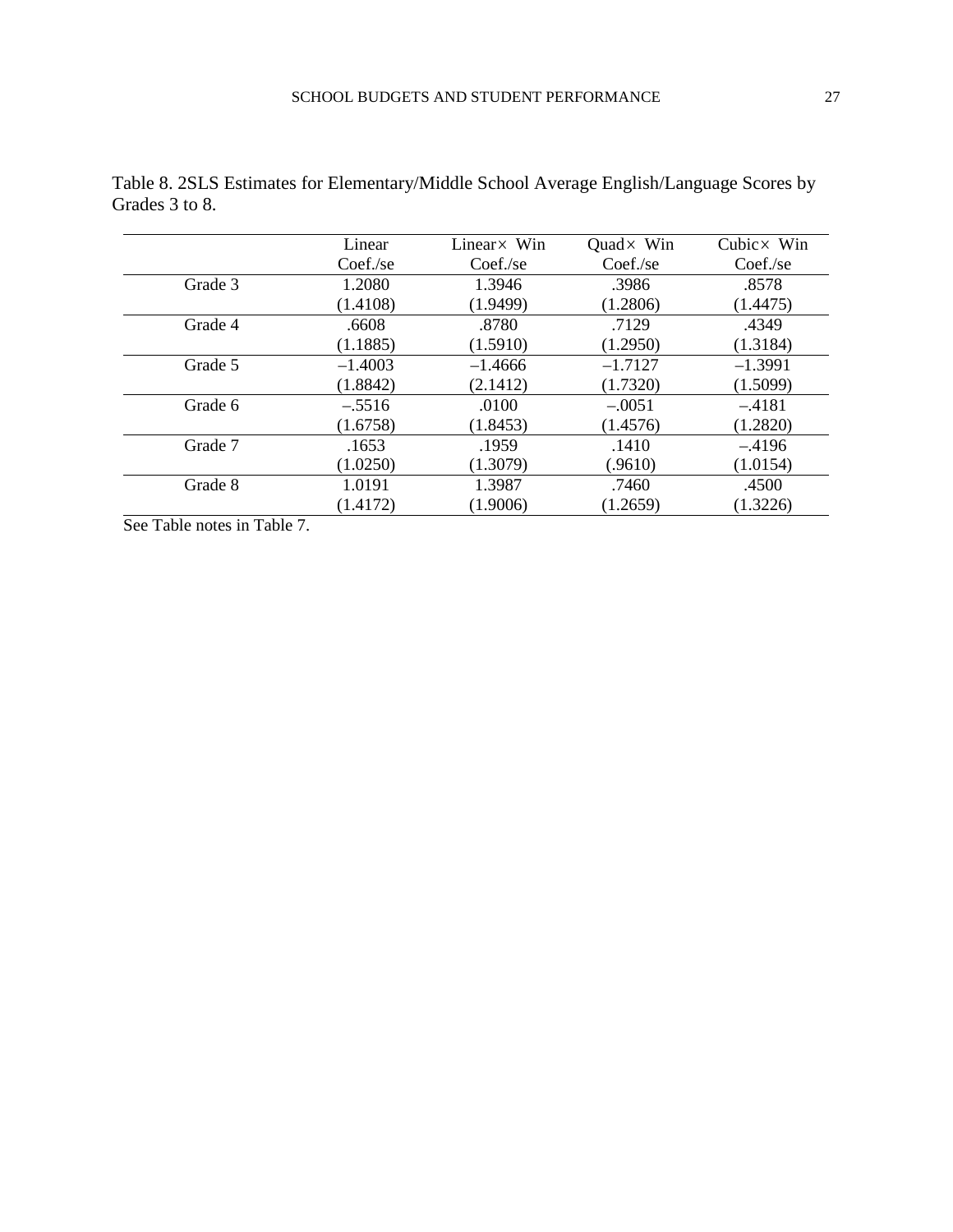## References

- Angrist, Joshua D and Victor Lavy. 1999. "Using Maimonides' Rule to Estimate the Effect of Class Size on Scholastic Achievement." *The Quarterly Journal of Economics*, 114(2): 533– 575.
- Angrist, Joshua David and Jörn-Steffen Pishke. 2009. *Mostly Harmless Econometrics: An Empiricist's Companion*. Princeton University Press, Princeton.
- Bound, John, David Jaeger,and Regina Baker. 1995. "Problems with Instrumental Variables Estimation When the Correlation Between the Instruments and the Endogeneous Explanatory Variable is Weak." *Journal of the American Statistical Association*, 90(430): 443-450.
- Case, Anne and Angus Deaton. 1999. "School Inputs and Educational Outcomes in South Africa." *The Quarterly Journal of Economics*, 114(3): 1047-1084.
- Cellini, Stephanie, Riegg Fernando Ferreira, and Jesse Rothstein. 2010. "The Value of School Facility Investments: Evidence from a Dynamic Regression Discontinuity Design." *The Quarterly Journal of Economics*, 125(1): 215-261.
- Coleman, James Samuel. 1966. *Equality of Educational Opportunity*. U.S. Dept. of Health, Education, and Welfare, Office of Education, Washington.
- Dee, Thomas. 2012. "School Turnarounds: Evidence from the 2009 Stimulus," NBER Working Paper 17990.
- Ehrenberg, Ronald, Randy Ehrenberg, Christopher Smith and Liang Zhang. 2004. "Why Do School District Budget Referenda Fail?" *Educational Evaluation and Policy Analysis*, 26(2): 111-125.
- Guido W. Imbens and Thomas Lemieux. 2008. "Regression Discontinuity Designs: A Guide to Practice." *Journal of Econometrics*, 142(2): 615 - 635.
- Hahn, Jinyong, Petra Todd, and Wilbert Van der Klaauw. 2001. "Identification and Estimation of Treatment Effects with a Regression-Discontinuity Design." *Econometrica*, 69(1): 201-209.
- Hanushek, Eric. 1997. "Assessing the Effects of School Resources on Student Performance: An Update." *Educational Evaluation and Policy Analysis*, 19(2): 141-164.
- Hanushek, Eric. 1986. "The Economics of Schooling: Production and Efficiency in Public Schools." *Journal of Economic Literature*, 24(3): 1141–1177.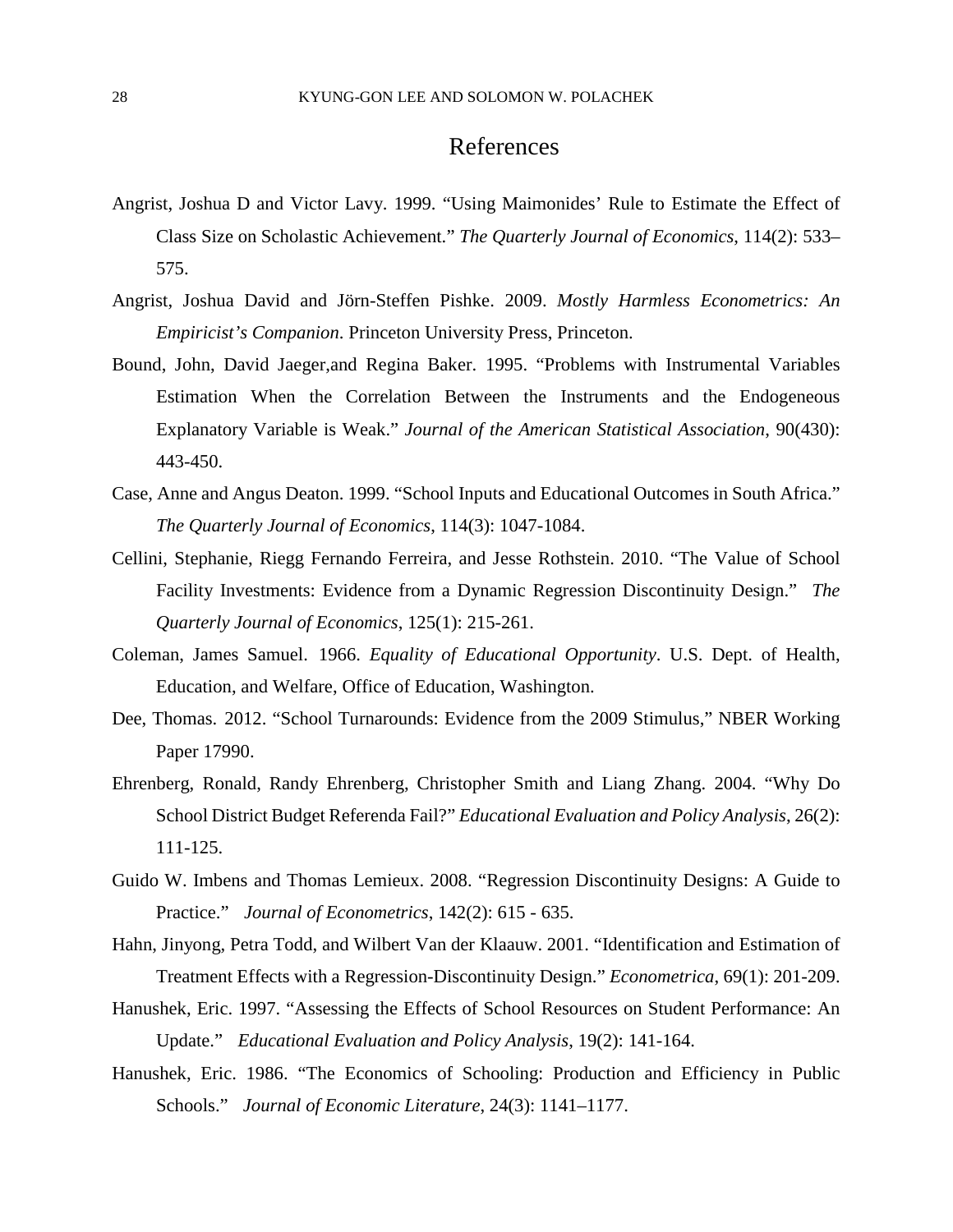- Hanushek, Eric. 2003. "The Failure of Input-Based Schooling Policies." *The Economic Journal*, 113(485): F64–F98.
- Hanushek, Eric. 1989. "The Impact of Differential Expenditures on School Performance." *Educational Researcher*, 18(4): 45–62.
- Hedges, Larry, Richard Laine and Rob Greenwald. 1994. "An Exchange: Part I: Does Money Matter? A Meta-Analysis of Studies of the Effects of Differential School Inputs on Student Outcomes." *Educational Researcher*, 23(3): 5–14.
- Hedges, Larry, Richard Laine and Rob Greenwald. 1994. "Money Does Matter Somewhere: A Reply to Hanushek." *Educational Researcher*, 23(4): 9-10.
- Hoxby, Caroline. 2000. "Does Competition among Public Schools Benefit Students and Taxpayers?" *The American Economic Review*, 90(5): 1209–1238.
- Hoxby, Caroline. 2000. "The Effects of Class Size on Student Achievement: New Evidence from Population Variation." *The Quarterly Journal of Economics*, 115(4): 1239-1285.
- James J Heckman and Paul LaFontaine. 2010. "The American High School Graduation Rate: Trends and Levels." The Review of Economics and Statistics, 92(2): 244-262.
- Krueger, Alan. 1999. "Experimental Estimates of Education Production Functions." *The Quarterly Journal of Economics*, 114(2): 497–532.
- Krueger, Alan. 2003. "Economic Considerations and Class Size." *The Economic Journal*, 113(485):F34–F63.
- Lee, David S. and Thomas Lemieux. 2010. "Regression Discontinuity Designs in Economics." *Journal of Economic Literature*, 48(2): 281-355.
- Ludwig, Jens and Douglas L. Miller. 2007. "Does head start improve children's life changes? Evidence from a regression discontinuity design," *The Quarterly Journal of Economics,*  122(1) 159-208.
- McCrary, Justin. 2008. "Manipulation of the running variable in the regression discontinuity design: A density test." *Journal of Econometrics*, 142(2): 698 - 714.
- New York Education Department. 2010. *General Education & Diploma Requirements, Commencement Level (Grades 9-12)*. Office of Elementary, Middle, Secondary, and Continuing Education, Albany, NY.
- Nguyen-Hoang, Phuong. 2012. "Fiscal Effects of Budget Referendums: Evidence from New York School Districts." *Public Choice*, 150: 77-95.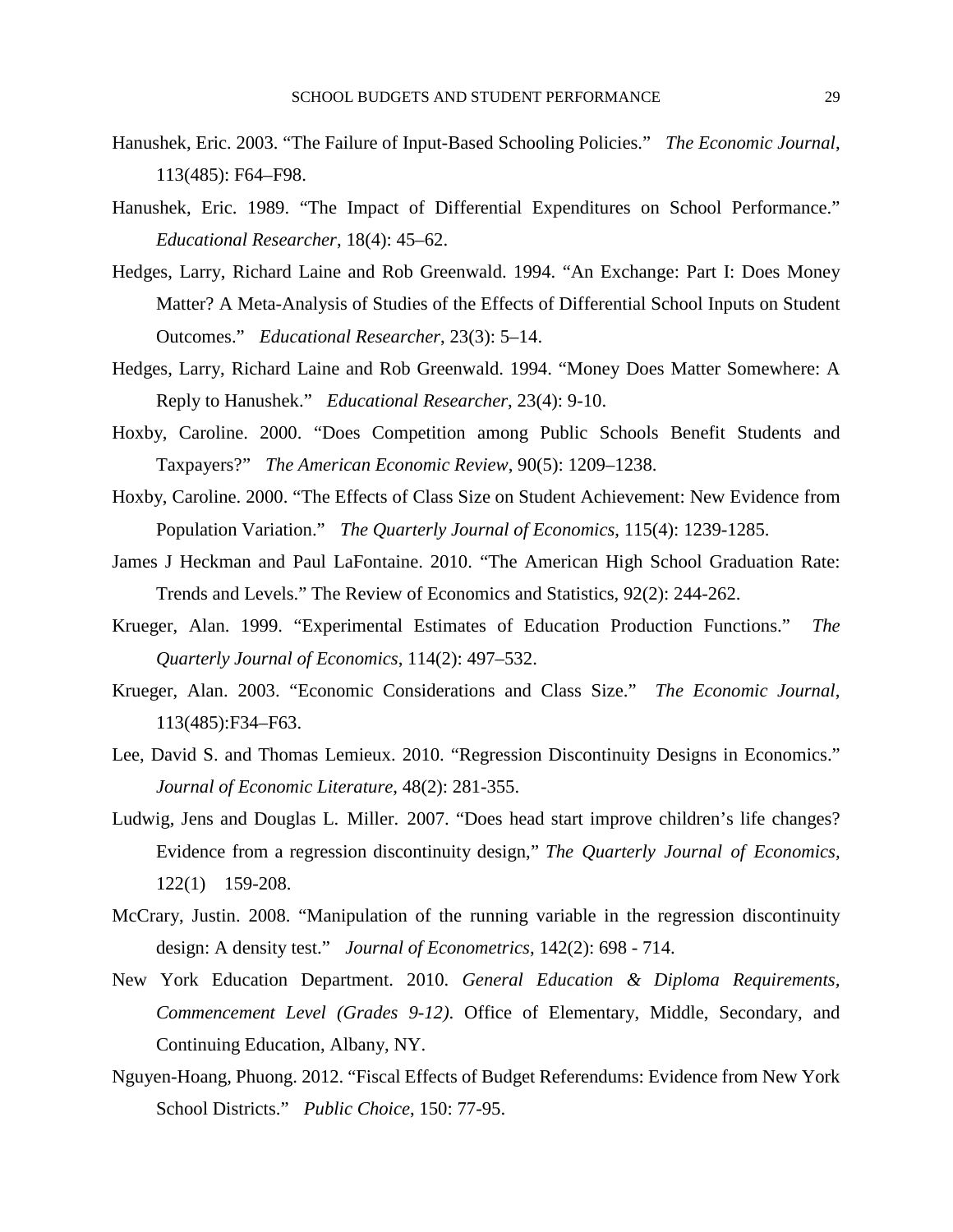- Ou, Dongshu. 2012. "To leave or not to leave? A Regression Discontinuity Analysis of the Impact of Failing the High School Exit Exam." *Economics of Education Review*, 29(2): 171 - 186.
- Swanson, Christopher. 2004. "Who Graduates? Who Doesn't? A Statistical Portrait of Public High School Graduation, Class of 2001." The Urban Institute.
- Thistlethwaite, Donald and Donald T. Campbell. 1960. "Regression-Discontinuity Analysis: An Alternative to the Ex Post Facto Experiment." *Journal of Educational Psychology*, 51(6): 309-317.
- van der Klaauw, Wilbert. 2002. "Estimating the Effect of Financial Aid Offers on College Enrollment: A Regression-Discontinuity Approach." *International Economic Review*, 43(4): 1249-1287.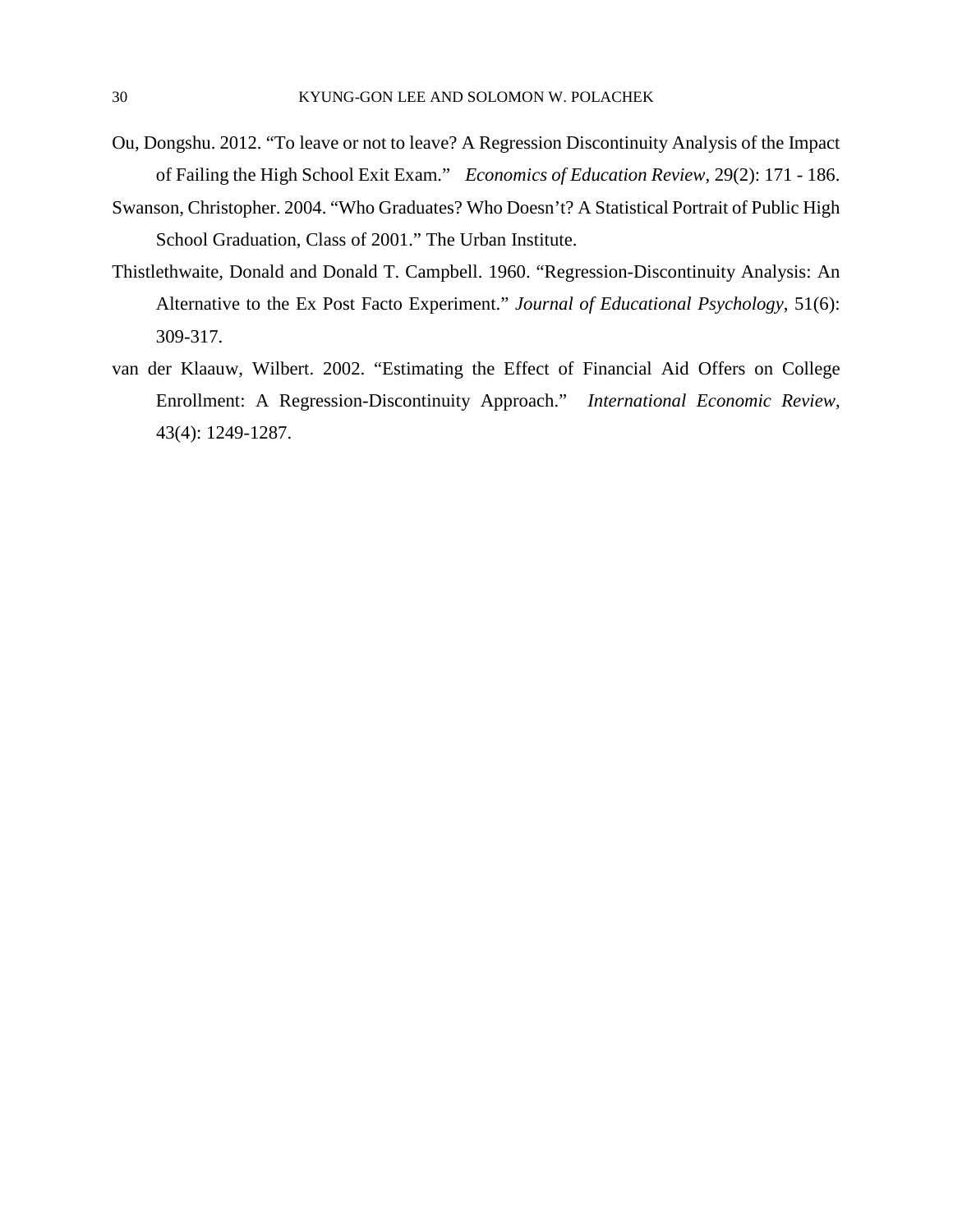#### Appendix A. Estimation Results of Dropout Rates Using Discontinuity Samples

In order to check the robustness of the results in Table 3 and Table 4, this appendix offers RD estimates with varying window widths of voting shares. Table A.1 and Table A.2 reproduce the results reported in Table 3 and Table 4. The first three columns show the results for a  $\pm 5$ voting shares and last three columns report for  $\pm 2$  voting shares around 50 percent voting share. As expected, the results using smaller discontinuity samples show larger standard errors than the previous results. However, the dropout rates for 9-12th and 12th in the first three columns are very similar to those using whole samples. The results for 9-12th dropout rates are still significant and the coefficients are close to those in Table 3. Broadly speaking, the results are robust the voting share windows used in the estimation.

Table A.1. 2SLS Estimates for Dropout Rates (Discontinuity Sample:  $\pm$  5% and  $\pm$  2%, 2003/04 and 2004/05 School Year)

| Grade              | IV(5%)      | Linear $(5%)$ | Linear×<br>$WIN(5\%)$ | $IV(2\%)$ | Linear $(2\%)$ | Linear×<br>$WIN(2\%)$ |
|--------------------|-------------|---------------|-----------------------|-----------|----------------|-----------------------|
|                    | Coef./se    | Coef./se      | Coef./se              | Coef./se  | Coef./se       | Coef./se              |
| 9-12th: $\beta_1$  | $-.1268**$  | $-.0962*$     | $-.0988**$            | $-.0740$  | $-.1284*$      | $-.0736$              |
|                    | (.0544)     | (.0499)       | (.0502)               | (.0572)   | (.0680)        | (.0539)               |
| No. of Obs.        | 267         | 267           | 267                   | 98        | 98             | 98                    |
| 9th: $\beta_1$     | $-.1226*$   | $-.0885$      | $-.0910$              | $-.0900$  | $-.1518$       | $-.0951$              |
|                    | (.0724)     | (.0666)       | (.0668)               | (.0814)   | (.1049)        | (.0763)               |
| No. of Obs.        | 289         | 289           | 289                   | 106       | 106            | 106                   |
| 10th : $\beta_1$   | $-.1236*$   | $-.0961$      | $-.1000$              | $-.0444$  | $-.0985$       | $-.0500$              |
|                    | (.0644)     | (.0631)       | (.0633)               | (.0805)   | (.0895)        | (.0731)               |
| No. of Obs.        | 310         | 310           | 310                   | 122       | 122            | 122                   |
| 11th: $\beta_1$    | $-.0922$    | $-.0918$      | $-.0940$              | $-.0515$  | $-.0798$       | $-.0530$              |
|                    | (.0629)     | (.0624)       | (.0625)               | (.0714)   | (.0776)        | (.0682)               |
| No. of Obs.        | 323         | 323           | 323                   | 117       | 117            | 117                   |
| 12th : $\beta_1$   | $-.1462**$  | $-.1345**$    | $-.1373**$            | $-.0111$  | $-.0372$       | .0131                 |
|                    | (.0720)     | (.0673)       | (.0678)               | (.0626)   | (.0709)        | (.0619)               |
| No. of Obs.        | 328         | 328           | 328                   | 123       | 123            | 123                   |
| <b>First Stage</b> |             |               |                       |           |                |                       |
| 9-12th: $\alpha_1$ | 0.9082      | 3.4618***     | 3.3375**              | 2.2745**  | 0.6915         | 0.9413                |
|                    | (0.7182)    | (1.3274)      | (1.4056)              | (1.0609)  | (2.2489)       | (2.2668)              |
| F-statistic        | 9.23        | 8.77          | 7.92                  | 9.35      | 8.53           | 7.24                  |
| <b>LIML</b>        |             |               |                       |           |                |                       |
| 9-12th: $\beta_1$  | $-0.1312**$ | $-0.1061*$    | $-0.1064$             | $-0.0839$ | $-0.1311*$     | $-0.0757$             |
|                    | (0.0566)    | (0.0560)      | (0.0548)              | (0.0640)  | (0.0694)       | (0.0552)              |